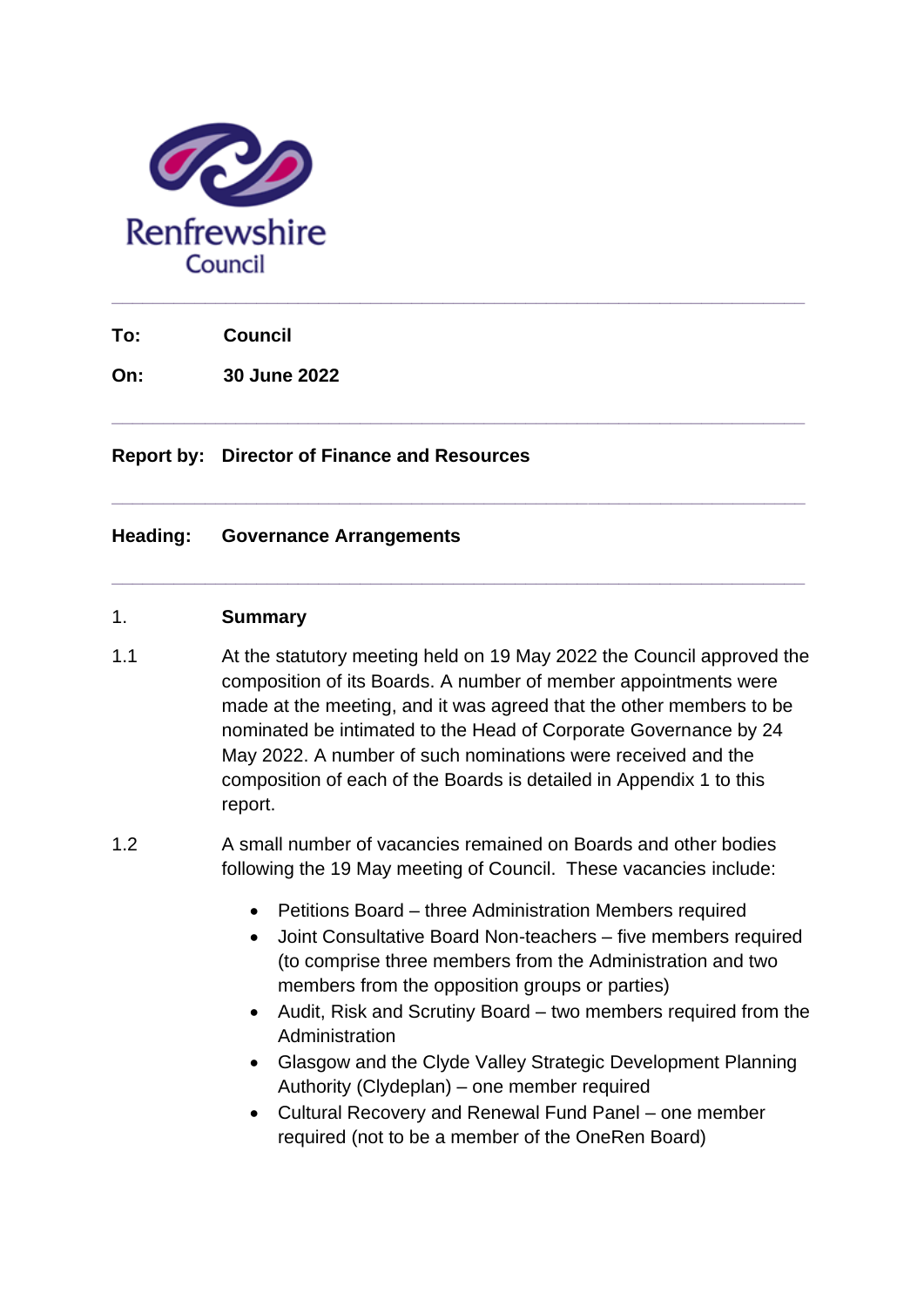The Administration have subsequently intimated nominations as follows:

- Councillors Adam, Hughes and Paterson in respect of the Petitions Board.
- Councillors Audrey Doig (as Convener), Airlie-Nicolson (as Depute Convener) and Hughes in respect of the Joint Consultative Board Non-teachers
- Councillors Hughes and Adam in respect of the Audit, Risk and Scrutiny Board
- Councillor Paterson in respect of the Glasgow and the Clyde Valley Strategic Development Planning Authority (Clydeplan)

The Administration have also intimated that that Councillor Hughes will replace Councillor Shaw on the Economy and Regeneration Policy Board.

- 1.3 The Glasgow City Region Cabinet has now submitted a completed questionnaire requesting that one member and one substitute member be appointed by this Council. This request was received too late to be submitted to the meeting of this Council held on 19 May 2022. The Administration have nominated Councillor Nicolson with Councillor Jacqueline Cameron as substitute.
- 1.4 It had previously been agreed that the Depute Convener of the Audit, Risk & Scrutiny Board be a member of the opposition. Councillor Montgomery has been nominated by the Labour group.
- 1.5. Appointments to other bodies were also approved at the statutory meeting and Appendix 2 to this report provides the complete list of the members appointed.
- 1.6 At the meeting of Council on 19 May it was agreed that the existing Board structure be disbanded with six Boards being created. Accordingly, it was agreed that the Head of Corporate Governance be instructed to draft a timetable for the meetings of Boards and Panels to be held throughout June 2022 and that an updated timetable of meetings from August to December 2022 be submitted to this meeting of Council for approval. Accordingly, a timetable of meetings is attached as Appendix 3 hereto. Members are also requested to agree that a timetable of meetings to December 2024 be submitted to the meeting of Council to be held on 29 September 2022.
- 1.7 At the meeting of the Council on 19 May it was agreed that a subcommittee of the Leadership Board be created and instructed the Head of Corporate Governance to bring a report to the Council Meeting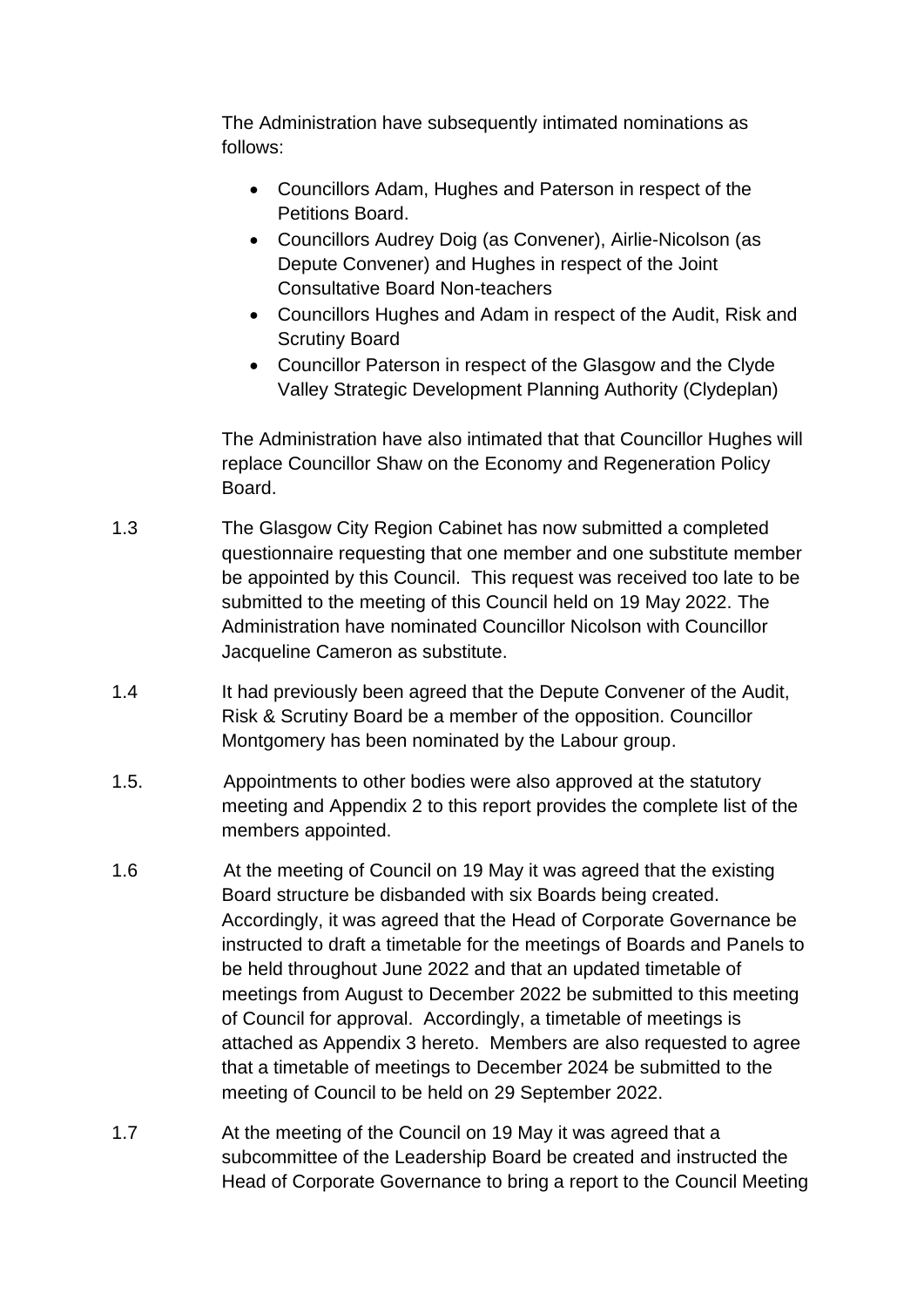of 30 June in respect of the proposed remit and membership of the subcommittee. This report sets out the proposed membership of the new Fairer Renfrewshire Subcommittee, with the proposed remit set out in Appendix 4 hereto.

- 1.8 At the meeting of Council on 19 May, Council agreed the number of elected members to be remunerated as Senior Councillors and the amount of remuneration to be paid to each Senior Councillor, and which elected members were to be paid as Senior Councillors. The Administration have subsequently proposed a revised structure of payments reducing the number of Senior Councillors by one, and revising amounts paid to Senior Councillors accordingly. This is set out in Appendix 5 hereto.
- 1.9 This report also sets out arrangements for Board and Council meetings going forward considering the current position on public health measures and guidance in place to combat Covid-19.
- 1.10 The arrangements set out in the report continue those previously put in place to allow maximum flexibility to enable meetings to take place in the most appropriate and safe way, while considering any public health guidance or advice available at the time of the meetings.
- 1.11 The report also proposes amendments to the Scheme of Delegated Functions.

**\_\_\_\_\_\_\_\_\_\_\_\_\_\_\_\_\_\_\_\_\_\_\_\_\_\_\_\_\_\_\_\_\_\_\_\_\_\_\_\_\_\_\_\_\_\_\_\_\_\_\_\_\_\_\_\_\_\_\_\_\_\_\_\_\_\_\_**

#### 2. **Recommendations**

- 2.1 That the membership of the Boards as approved at the meeting of the Council held on 19 May 2022 and the appointment of the other members as detailed in Appendix 1 to this report be noted;
- 2.2 That Council agrees the appointment of members of the Boards and other bodies set out in paragraph 1.2 of this report;
- 2.3 That Council considers the appointment of Councillor Nicolson and Councillor Jacqueline Cameron as member and substitute member to the Glasgow City Region Cabinet;
- 2.4 That Council consider the appointment of Councillor Montgomery as the Depute Convener of the Audit, Risk & Scrutiny Board;
- 2.5 That the appointments to Joint Boards and other bodies as approved at the meeting of the Council held on 19 May 2022, and the other members as detailed in Appendix 2 to this report, be noted;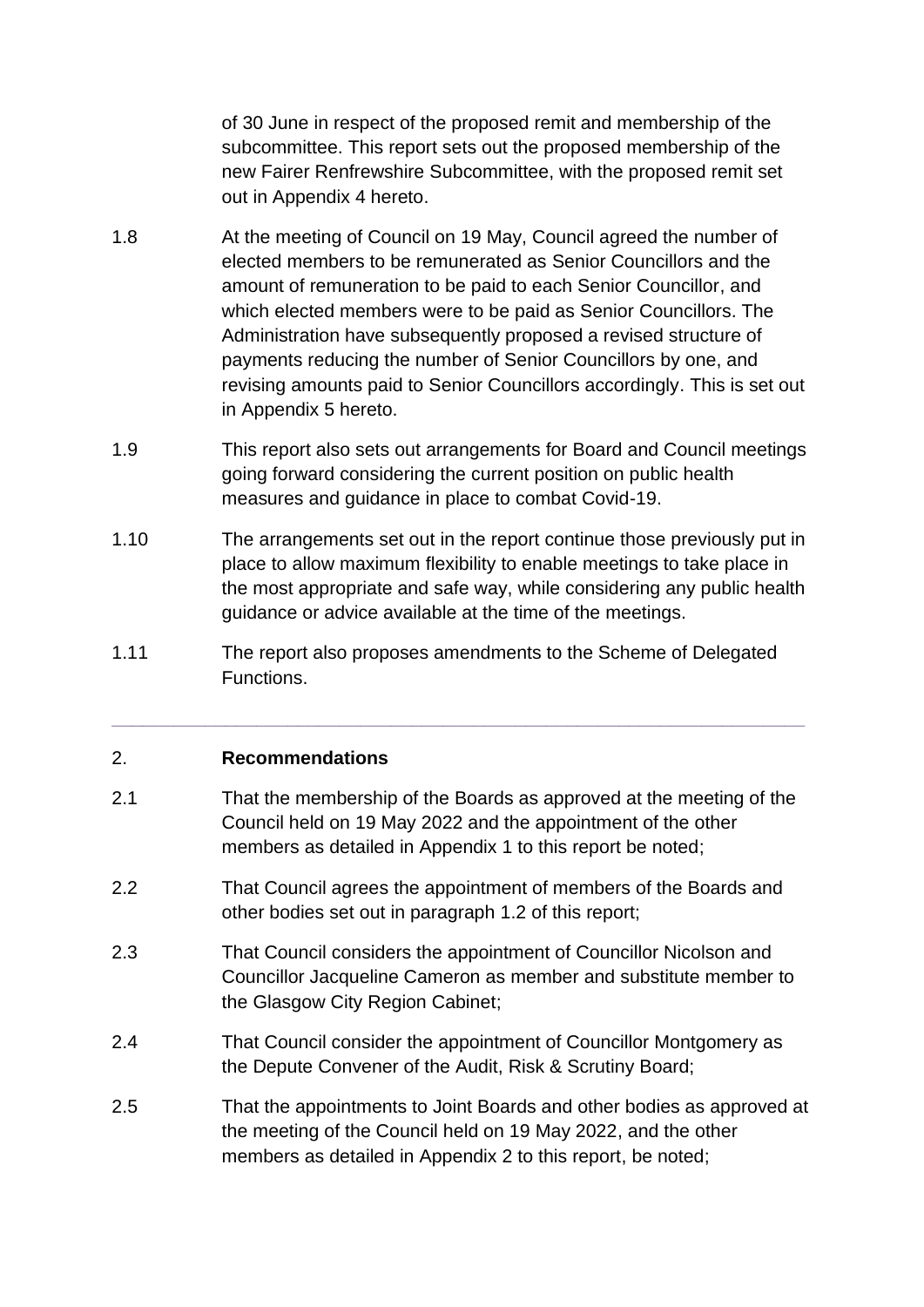- 2.6 That Council agrees the updated timetable of meetings from August to December 2022 attached as Appendix 3 to the report and further agrees that a timetable of meetings to December 2024 be submitted to the meeting of Council to be held on 29 September 2022; and
- 2.7 That Council agree the membership of the new Fairer Renfrewshire Subcommittee of the Leadership Board as set out in section 3 of this report and the Remit set out in Appendix 4.
- 2.8 That Council consider the proposed revised structure of payments to Senior Councillors as set out in Appendix 5.
- 2.9 That Council approve the arrangements for Council and Board meetings set out in section 4 of this report, which will continue to include the options to use hybrid meetings involving elected members attending meetings in person in Renfrewshire House.
- 2.10 That Council approves the changes to the Scheme of Delegated Functions as set out in section 5 of this report.

### **3. Background – Fairer Renfrewshire Subcommittee**

3.1 At the meeting of the Council on 19 May it was agreed that a subcommittee of the Leadership Board be created. It is proposed that this subcommittee be called the Fairer Renfrewshire Subcommittee.

**\_\_\_\_\_\_\_\_\_\_\_\_\_\_\_\_\_\_\_\_\_\_\_\_\_\_\_\_\_\_\_\_\_\_\_\_\_\_\_\_\_\_\_\_\_\_\_\_\_\_\_\_\_\_\_\_\_\_\_\_\_\_\_\_\_\_\_**

- 3.2 It is further proposed that the subcommittee will comprise of seven members drawn from the membership of the Leadership Board, being four members from the Administration and one member from each of the other political parties represented on the Leadership Board.
- 3.3 It is further proposed that the subcommittee will be chaired by the Leadership Board Depute Convener, Councillor Jacqueline Cameron.

**\_\_\_\_\_\_\_\_\_\_\_\_\_\_\_\_\_\_\_\_\_\_\_\_\_\_\_\_\_\_\_\_\_\_\_\_\_\_\_\_\_\_\_\_\_\_\_\_\_\_\_\_\_\_\_\_\_\_\_\_\_\_\_\_\_\_\_**

3.4 The proposed remit is set out in Appendix 4 hereto.

## **4. Arrangements for the Next Cycle of meetings**

4.1 At the Meeting of Council on 28 April Council agreed to continue the previously approved arrangements for the conduct of Council and Board meetings including the availability of hybrid meetings for Council with conveners having discretion to continue holding meetings of their Board by Teams. It was also noted that all of the Council and board meetings would be broadcast live to allow the public to observe those meetings.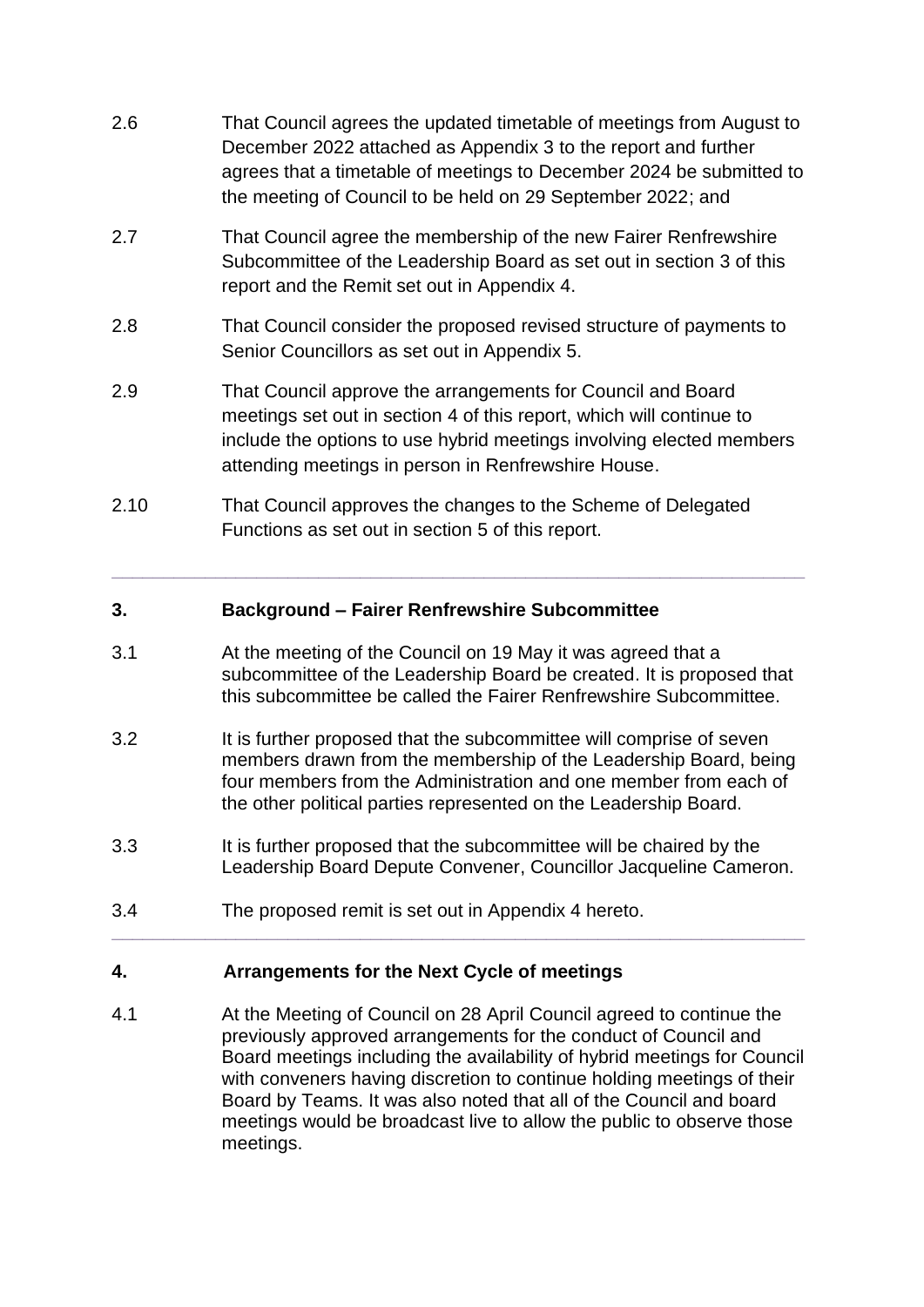- 4.2 The Scottish Government Strategic Framework sets out a system of Covid Threat Levels. The guidance for workplaces, supports a managed and gradual return to office-based working, with a hybrid and flexible working practices encouraged. A focus is retained on maximising ventilation and enhanced cleaning and hygiene measures such as provision of alcohol based hand sanitizer. The ongoing return to Renfrewshire House is continuing for the time being to apply such measures including in the Council Chamber, reflecting the current guidance and the duty on the Council to protect the health and wellbeing of its elected members and employees.
- 4.3 An assessment of the ventilation within the Council Chamber has established that the capacity within the Chamber exceeds the number of seats available, including the public seating. However, the ability to hold hybrid meetings allows a significant degree of flexibility for Members and the public to attend meetings even where the majority of those attending the meeting are doing so in person.
- 4.4 Accordingly it is proposed that Council and Board meetings now proceed on an assumption of in person meetings within the Chamber but retaining the hybrid capability to allow remote participation where requested. It is also proposed that the protocol previously adopted by the Council for hybrid meetings be retained allowing each convener to decide to hold the meeting remotely by Teams if required. It is proposed that the Head of Corporate Governance will review the protocol to consider any potential changes to procedure to better facilitate meetings where all Members are physically present in the chambers and will report back to the next scheduled Council meeting on 29 September 2022.

**\_\_\_\_\_\_\_\_\_\_\_\_\_\_\_\_\_\_\_\_\_\_\_\_\_\_\_\_\_\_\_\_\_\_\_\_\_\_\_\_\_\_\_\_\_\_\_\_\_\_\_\_\_\_\_\_\_\_\_\_\_\_\_\_\_\_\_**

#### **5 Amendment to Scheme of Delegated Functions**

- 5.1 As part of a Right for Renfrewshire review of Communities and Public Protection, changes to the Council's enforcement of certain Civic and Liquor Licensing matters were considered. To enhance the capacity in these areas it is proposed that additional officers be empowered to carry out enforcement work in these areas, namely Fair Trading Officers. The existing Civic Licensing Standards Enforcement Officer and Licensing Standards Officer have changed services from the Licensing Section within Finance and Resources to now sit within Communities and Housing to work alongside the Fair Trading Officers.
- 5.2 These changes require certain changes to be made to the Council's Scheme of Delegations. It is therefore proposed that in Section 4 Statutory Appointments of Officers, the section:-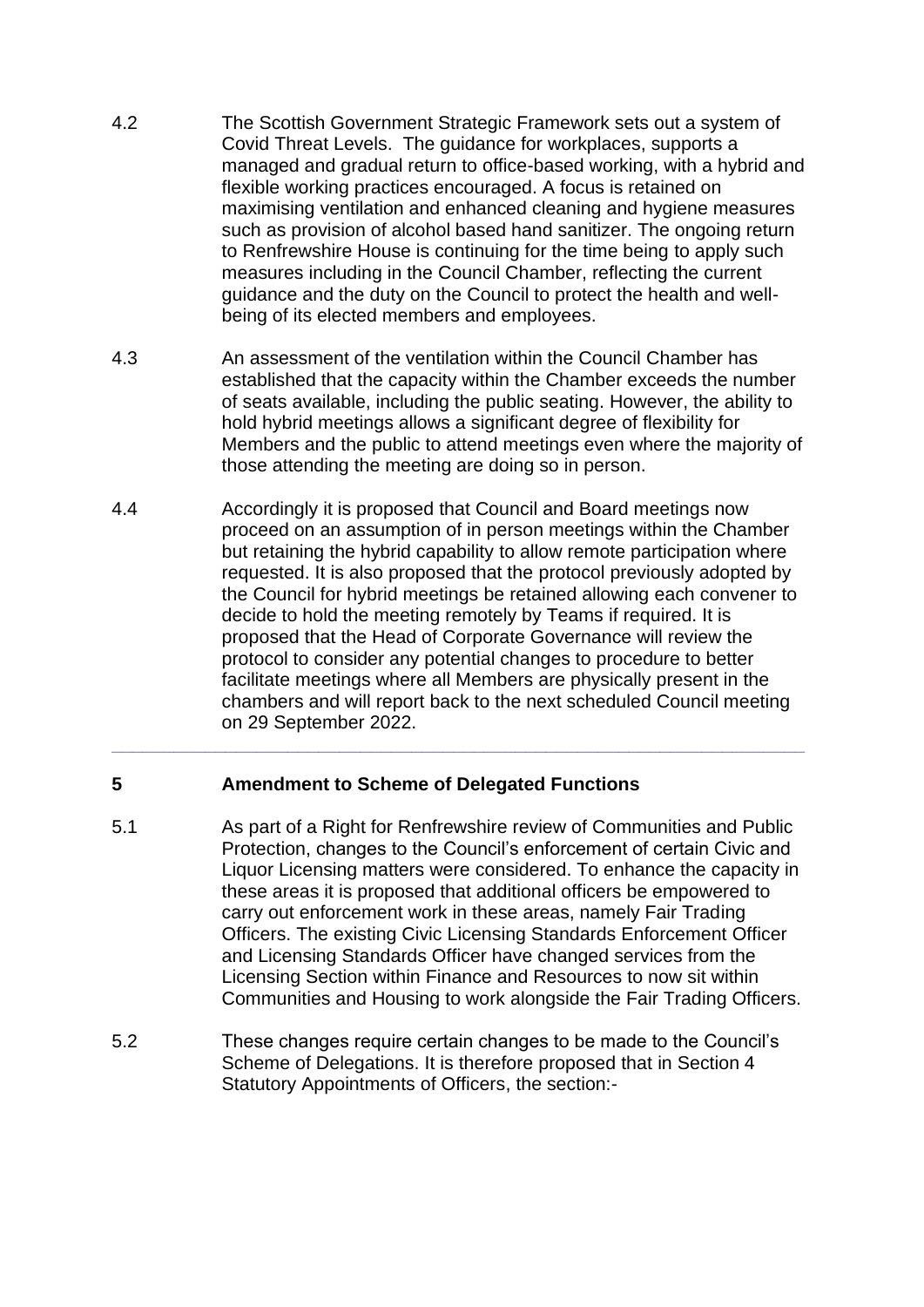| <b>Civic Government</b><br>(Scotland) Act 1982<br>s.45G | <b>Civic Licensing Standards</b><br>Officer        | <b>Civic Government</b><br>Enforcement Officer and<br><b>Licensing Standards</b><br><b>Officers</b>              |
|---------------------------------------------------------|----------------------------------------------------|------------------------------------------------------------------------------------------------------------------|
| be amended to:                                          |                                                    |                                                                                                                  |
| <b>Civic Government</b><br>(Scotland) Act 1982<br>s.45G | <b>Civic Licensing Standards</b><br><b>Officer</b> | <b>Civic Licensing Standards</b><br>Officer, Licensing<br>Standards Officer .and<br><b>Fair Trading Officers</b> |

5.3 Also in Section 4 Statutory Appointments of Officers, that a new delegation be created as follows:-

| <b>Licensing (Scotland)</b> | <b>Licensing Standards</b> | Civic Licensing                 |
|-----------------------------|----------------------------|---------------------------------|
| <b>Act 2005</b>             | Officer                    | Standards Officer,              |
|                             |                            | <b>Licensing Standards</b>      |
| s <sub>13</sub>             |                            | <b>Officer and Fair Trading</b> |
|                             |                            | <b>Officers</b>                 |
|                             |                            |                                 |

5.4 In paragraph 76 of section F, the delegation:-

#### **Civic Government Enforcement Officer and Licensing Standards Officer**

76. All Civic Government Enforcement and Licensing Standards Officers are appointed as authorised officers in terms of the Civic Government (Scotland) Act 1982 to carry out enforcement activities as required in relation to the licensing provisions of the Act and also as regards any conditions of licence attached to licences granted under the Act, all as directed by the Head of Corporate Governance, Legal & Democratic Services Manager, and Assistant Managing Solicitor (Licensing).

be amended to read:-

#### **Civic Licensing Standards Officer, Licensing Standards Officer and Fair Trading Officers**

76. All Civic Licensing Standards Officers, Licensing Standards Officers and Fair Trading Officers are appointed as authorised officers in terms of the Civic Government (Scotland) Act 1982 to carry out enforcement activities as required in relation to the licensing provisions of the Act and also as regards any conditions of licence attached to licences granted under the Act, all as directed by the Head of Corporate Governance, Legal & Democratic Services Manager, and Assistant Managing Solicitor (Licensing).

**\_\_\_\_\_\_\_\_\_\_\_\_\_\_\_\_\_\_\_\_\_\_\_\_\_\_\_\_\_\_\_\_\_\_\_\_\_\_\_\_\_\_\_\_\_\_\_\_\_\_\_\_\_\_\_\_\_\_\_\_\_\_\_\_\_\_\_**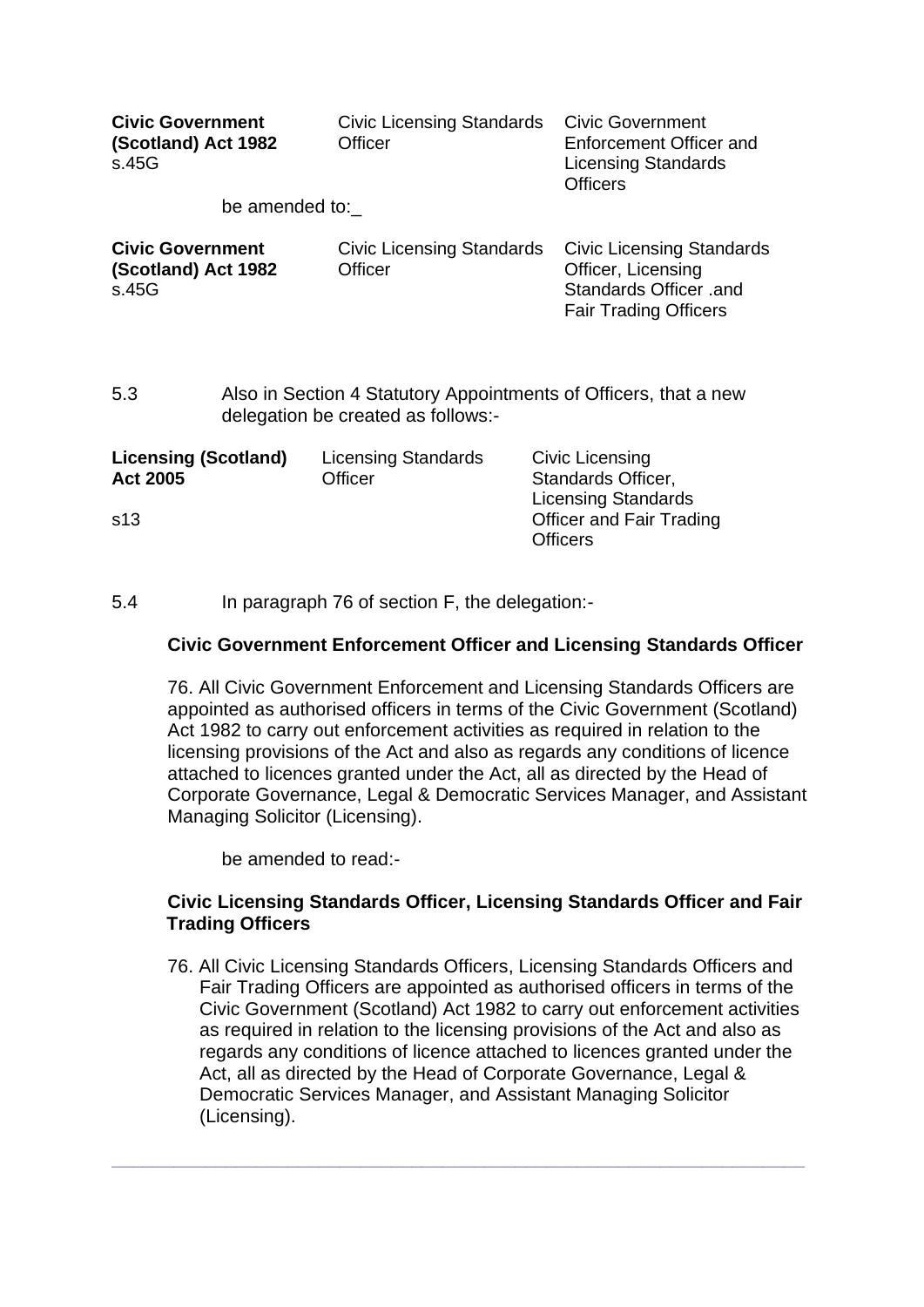### **Implications of the Report**

- 1. **Financial** none
- 2. **HR & Organisational Development** none
- 3. **Community/Council Planning**  none
- 4. **Legal** none
- 5. **Property/Assets** none
- 6. **Information Technology** none
- 7. **Equality & Human Rights** The Recommendations contained within this report have been assessed in relation to their impact on equalities and human rights. No negative impacts on equality groups or potential for infringement of individuals' human rights have been identified arising from the recommendations contained in the report because for example it is for noting only. If required following implementation, the actual impact of the recommendations and the mitigating actions will be reviewed and monitored, and the results of the assessment will be published on the Council's website. (Report author to arrange this).
- 8. **Health & Safety** none
- 9. **Procurement** none
- 10. **Risk** none
- 11. **Privacy Impact** none
- 12. **Cosla Policy Position** none.

#### **List of Background Papers**

(a) Correspondence from Councillors McMillan and N Graham intimating their nominations to Boards and Outside Bodies.

**\_\_\_\_\_\_\_\_\_\_\_\_\_\_\_\_\_\_\_\_\_\_\_\_\_\_\_\_\_\_\_\_\_\_\_\_\_\_\_\_\_\_\_\_\_\_\_\_\_\_\_\_\_\_\_\_\_\_\_\_\_\_\_\_\_\_\_**

\_\_\_\_\_\_\_\_\_\_\_\_\_\_\_\_\_\_\_\_\_\_\_\_\_\_\_\_\_\_\_\_\_\_\_\_\_\_\_\_\_\_\_\_\_\_\_\_\_\_\_\_\_\_\_\_\_

**Author**: Mark Conaghan Head of Corporate Governance 0141 618 7177 mark.conaghan@renfrewshire.gov.uk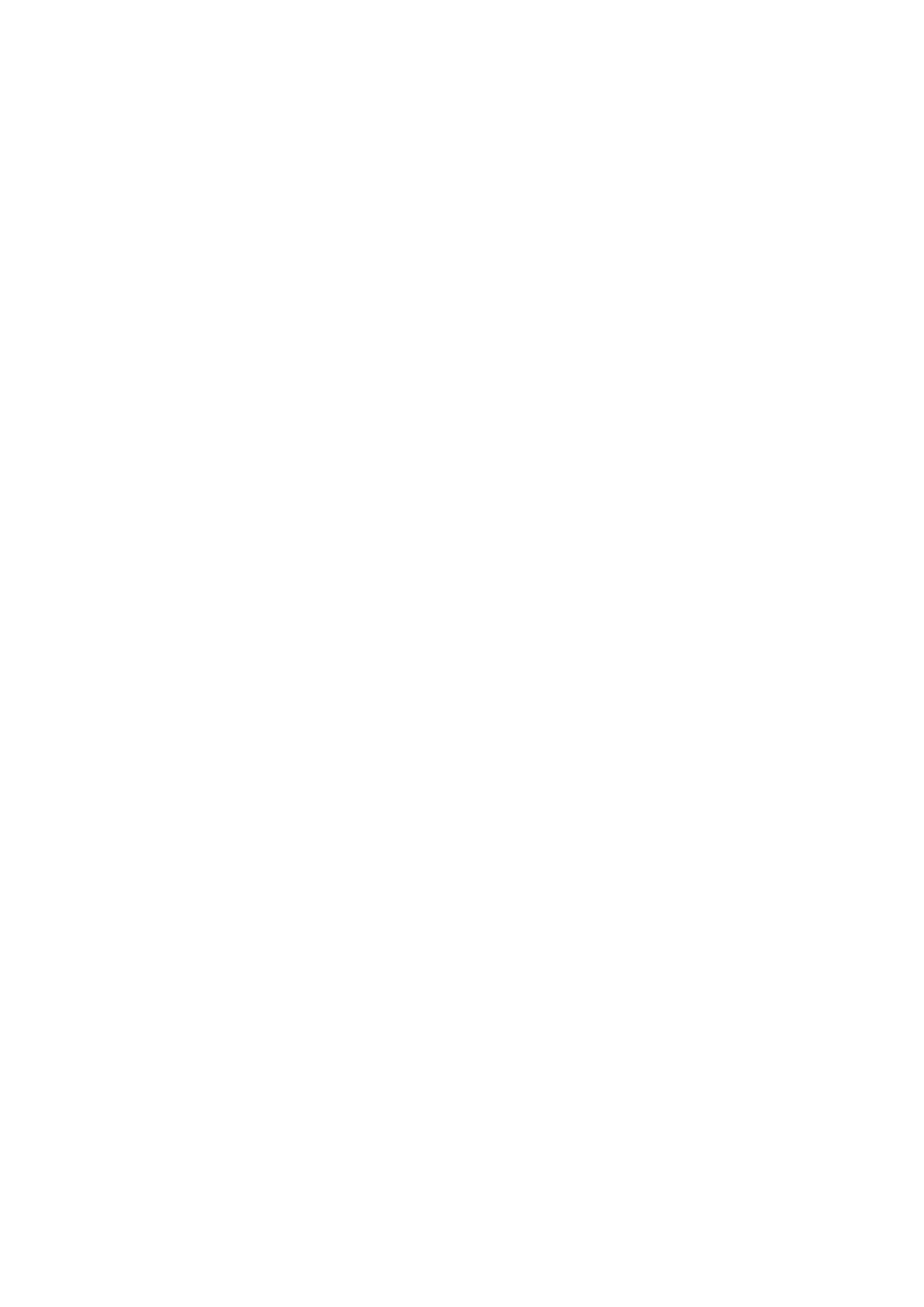| <b>Board/Panel</b>         | <b>Composition</b> | Convener/Depute    | Administration<br><b>Members</b> | Labour             | <b>Conservative</b>     | Independent/<br><b>Liberal Democrat</b> |
|----------------------------|--------------------|--------------------|----------------------------------|--------------------|-------------------------|-----------------------------------------|
|                            |                    |                    |                                  |                    |                         |                                         |
| <b>Education and</b>       | 20 members, to     | Councillor Rodden, | Councillors                      | <b>Councillors</b> | <b>Councillors Gray</b> | Councillor                              |
| <b>Children's Services</b> | comprise 9         | Convener and       | Rodden, Paterson,                | McMillan, G        | and McGonigle           | Hannigan                                |
| <b>Policy Board</b>        | members from the   | Councillor         | Audrey Doig,                     | Graham, Grady,     |                         |                                         |
|                            | Administration, 8  | Paterson, Depute   | Hughes, Innes,                   | Davidson and Smith |                         |                                         |
|                            | members from the   | Convener           | Mylet, Airlie-                   |                    |                         |                                         |
|                            | opposition groups  |                    | Nicolson and Adam                |                    |                         |                                         |
|                            | and parties and 3  |                    | and Provost L                    |                    |                         |                                         |
|                            | church             |                    | Cameron                          |                    |                         |                                         |
|                            | representatives.   |                    |                                  |                    |                         |                                         |
| <b>Economy and</b>         | 15 members, to     | Councillor Steel,  | Councillors Steel,               | <b>Councillors</b> | <b>Councillor N</b>     | <b>Councillor Andy</b>                  |
| Regeneration               | comprise 8         | Convener and       | Campbell, Hughes,                | McMillan, Ann-     | Graham                  | Doig                                    |
| <b>Policy Board</b>        | members from the   | Councillor         | Nicolson, Burns,                 | Dowling,           |                         |                                         |
|                            | Administration and | Campbell, Depute   | McNaughtan,                      | McCulloch, Clark   |                         |                                         |
|                            | 7 members from     | Convener           | McGurk and                       | and McGuire        |                         |                                         |
|                            | the opposition     |                    | Paterson                         |                    |                         |                                         |
|                            | groups and parties |                    |                                  |                    |                         |                                         |
| <b>Communities and</b>     | 15 members, to     | Councillor McGurk, | Councillors                      | Councillors        | Councillor              |                                         |
| <b>Housing Policy</b>      | comprise 8         | Convener and       | McGurk,                          | McMillan,          | Leishman                |                                         |
| <b>Board</b>               | members from the   | Councillor Innes,  | McNaughtan,                      | McDonald,          |                         |                                         |
|                            | Administration and | Depute Convener    | Innes, J Cameron,                | Graham, Hood,      |                         |                                         |
|                            | 7 members from     |                    | M MacLaren,                      | McCulloch and      |                         |                                         |
|                            | the opposition     |                    | Hughes, Rodden                   | McGuire            |                         |                                         |
|                            | groups and parties |                    | and McEwan                       |                    |                         |                                         |
| Infrastructure,            | 15 members, to     | Councillor         | Councillors                      | Councillors Hood,  | Councillors J           |                                         |
| Land and                   | comprise 8         | Campbell,          | Campbell, Burns,                 | Gilmour, Smith,    | MacLaren and Gray       |                                         |
| <b>Environment Policy</b>  | members of the     | Convener and       | Adam,                            | Davidson and       |                         |                                         |
| <b>Board</b>               | Administration and | Councillor Burns,  | McNaughtan, J                    | McDonald           |                         |                                         |
|                            | 7 members of the   | Depute Convener    | Cameron, Audrey                  |                    |                         |                                         |
|                            | opposition groups  |                    | Doig, Mylet and                  |                    |                         |                                         |
|                            | and parties        |                    | Nicolson                         |                    |                         |                                         |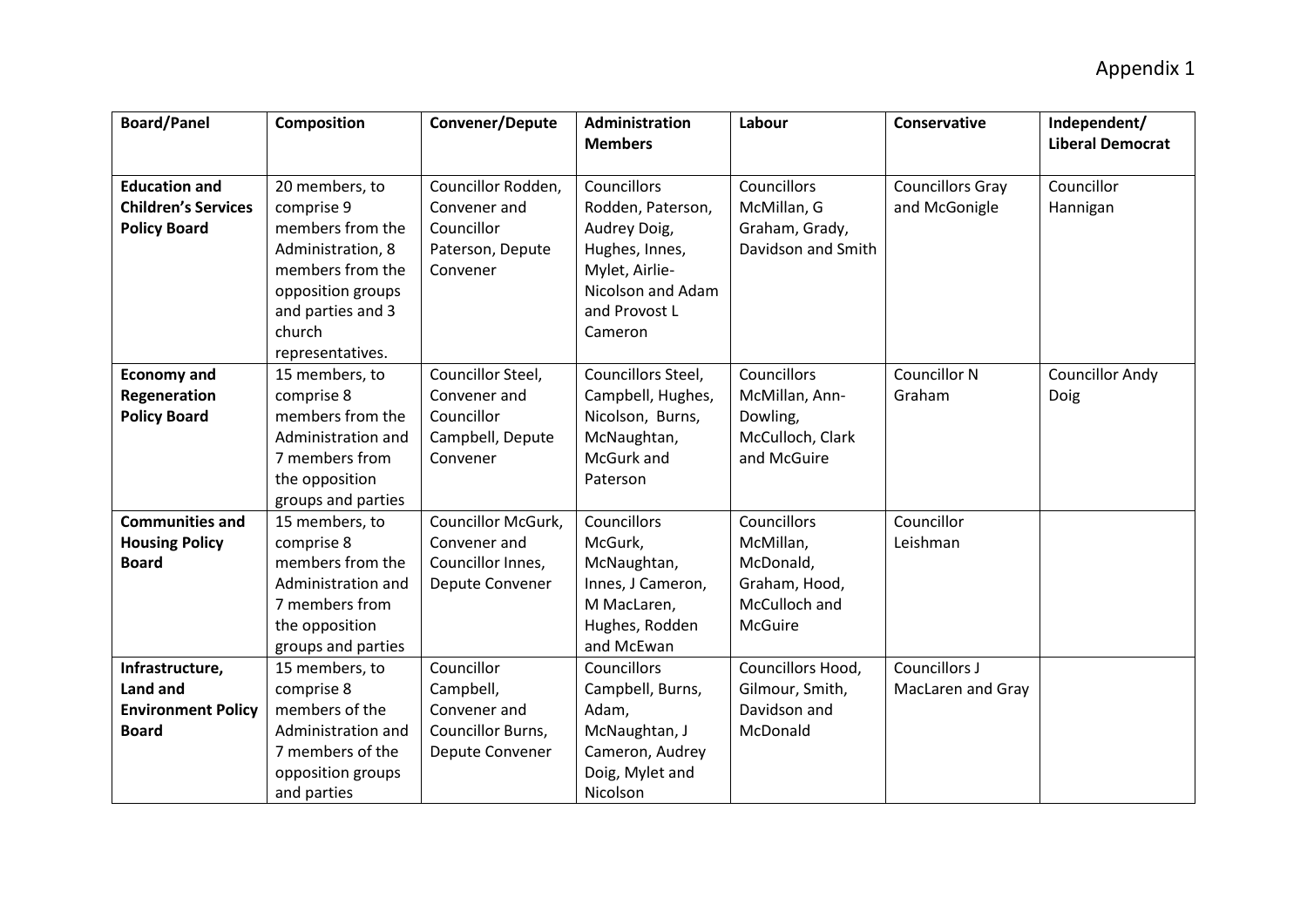| <b>Finance, Resources</b> | 15 members, to      | Councillor Shaw,       | Councillors Shaw,        | Councillors Clark, | Councillors          |                        |
|---------------------------|---------------------|------------------------|--------------------------|--------------------|----------------------|------------------------|
| and Customer              | comprise 8          | Convener and           | Airlie-Nicolson and      | Ann-Dowling,       | McGonigle and N      |                        |
| <b>Services Policy</b>    | members from the    | Councillor Airlie-     | Provost L Cameron        | Gilmour, Mullin    | Graham               |                        |
| <b>Board</b>              | Administration and  | Nicolson, Depute       | and Councillors          | and Grady          |                      |                        |
|                           | 7 members from the  | Convener               | Audrey Doig,             |                    |                      |                        |
|                           | opposition groups   |                        | Campbell, Nicolson,      |                    |                      |                        |
|                           | and parties.        |                        | MacFarlane and J         |                    |                      |                        |
|                           |                     |                        | Cameron                  |                    |                      |                        |
| <b>Planning and</b>       | 15 members, to      | Councillor             | Councillors              | Councillors Hood,  | <b>Councillor N</b>  | Councillors            |
| <b>Climate Change</b>     | comprise 8          | Paterson, Convener     | Paterson,                | Gilmour, McGuire   | Graham               | Hannigan and Andy      |
| <b>Policy Board</b>       | members from the    | and Councillor         | MacFarlane,              | and Davidson       |                      | Doig                   |
|                           | Administration and  | MacFarlane,            | McGurk,                  |                    |                      |                        |
|                           | 7 members from      | Depute Convener        | McNaughtan,              |                    |                      |                        |
|                           | the opposition      |                        | Shaw, K MacLaren,        |                    |                      |                        |
|                           | groups and parties. |                        | Nicolson and Adam        |                    |                      |                        |
| <b>Local Review Body</b>  | 5 members of the    | Councillor             |                          |                    |                      |                        |
|                           | Planning and        | Paterson,              |                          |                    |                      |                        |
|                           | Climate Change      | Chairperson            |                          |                    |                      |                        |
|                           | Policy Board to     |                        |                          |                    |                      |                        |
|                           | deal with each      |                        |                          |                    |                      |                        |
|                           | Review              |                        |                          |                    |                      |                        |
| <b>Leadership Board</b>   | 15 members, to      | Councillor             | Councillors              | Councillors        | <b>Councillors N</b> | Councillor             |
|                           | comprise 8          | Nicolson, Convener     | Nicolson, J              | McMillan, Ann-     | Graham and           | Hannigan               |
|                           | members of the      | and Councillor J       | Cameron, McGurk,         | Dowling, G Graham  | Leishman             |                        |
|                           | Administration and  | Cameron, Depute        | Rodden, Shaw,            | and Clark          |                      |                        |
|                           | 7 members from      | Convener               | Campbell, Paterson       |                    |                      |                        |
|                           | the opposition      |                        | and Steel                |                    |                      |                        |
|                           | groups or parties   |                        |                          |                    |                      |                        |
| Audit, Risk and           | 9 members, to       | <b>Councillor Andy</b> | <b>Councillors Innes</b> | Councillors Hood,  | Councillors J        | <b>Councillor Andy</b> |
| <b>Scrutiny Board</b>     | comprise 3          | Doig, Convener         |                          | Gilmour and        | MacLaren and Gray    | Doig                   |
|                           | members from the    |                        |                          | Montgomery         |                      |                        |
|                           | Administration and  |                        |                          |                    |                      |                        |
|                           | 6 members from      |                        |                          |                    |                      |                        |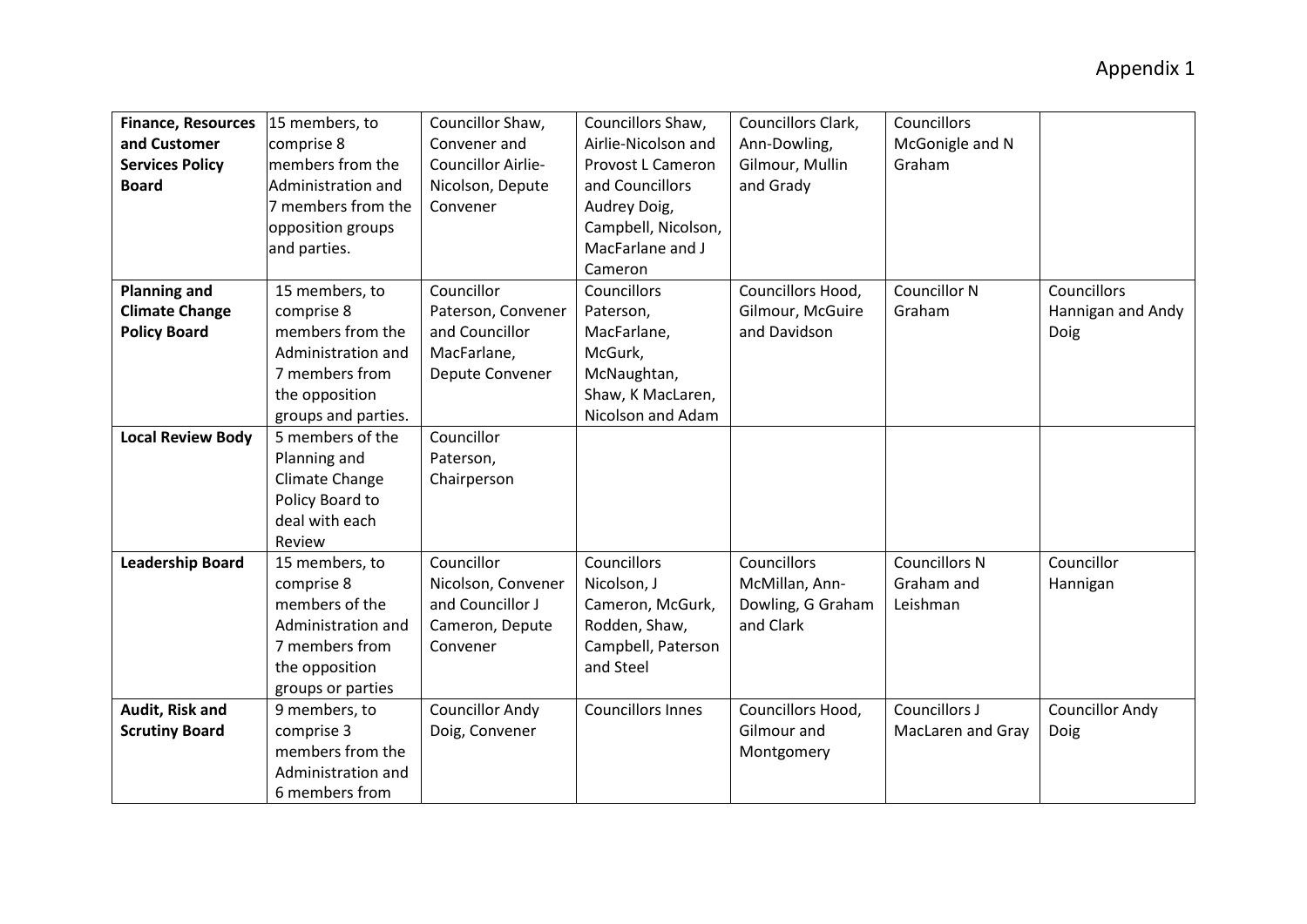|                        | the opposition       |                    |                  |                     |              |  |
|------------------------|----------------------|--------------------|------------------|---------------------|--------------|--|
|                        | groups or parties    |                    |                  |                     |              |  |
| <b>Regulatory</b>      | 10 members, to       | Councillor         | Councillors      | Councillors Mullin, | Councillor N |  |
| <b>Functions Board</b> | comprise 6           | McNaughtan,        | McNaughtan,      | Montgomery and      | Graham       |  |
|                        | members of the       | Convener and       | McEwan, Audrey   | Hood                |              |  |
|                        | Administration and   | Councillor McEwan, | Doig, Hughes,    |                     |              |  |
|                        | 4 members from       | Depute Convener    | Rodden and Steel |                     |              |  |
|                        | the opposition       |                    |                  |                     |              |  |
|                        | groups or parties    |                    |                  |                     |              |  |
| <b>Appeals</b>         | To be formed as      | Councillor Burns,  |                  |                     |              |  |
|                        | and when required    | Convener and       |                  |                     |              |  |
|                        | on the               | Councillor         |                  |                     |              |  |
|                        | basis of the Council | Campbell, Depute   |                  |                     |              |  |
|                        | decision and the     | Convener           |                  |                     |              |  |
|                        | special rules        |                    |                  |                     |              |  |
|                        | governing each       |                    |                  |                     |              |  |
|                        | panel                |                    |                  |                     |              |  |
| <b>Appointments</b>    |                      |                    |                  |                     |              |  |
| <b>Boards:</b>         |                      |                    |                  |                     |              |  |
| <b>Conveners and</b>   |                      |                    |                  |                     |              |  |
| <b>Deputes</b>         |                      |                    |                  |                     |              |  |
| appointed other        |                      |                    |                  |                     |              |  |
| members                |                      |                    |                  |                     |              |  |
| will be identified     |                      |                    |                  |                     |              |  |
| should a               |                      |                    |                  |                     |              |  |
| Board be required.     |                      |                    |                  |                     |              |  |
|                        |                      |                    |                  |                     |              |  |
|                        | 9 members, to        | Councillor         |                  |                     |              |  |
| <b>Chief Executive</b> | comprise the         | Nicolson, Convener |                  |                     |              |  |
|                        | Leader and Depute    | and Councillor J   |                  |                     |              |  |
|                        | Leader of the        | Cameron, Depute    |                  |                     |              |  |
|                        | Council, 3 further   | Convener           |                  |                     |              |  |
|                        | members of the       |                    |                  |                     |              |  |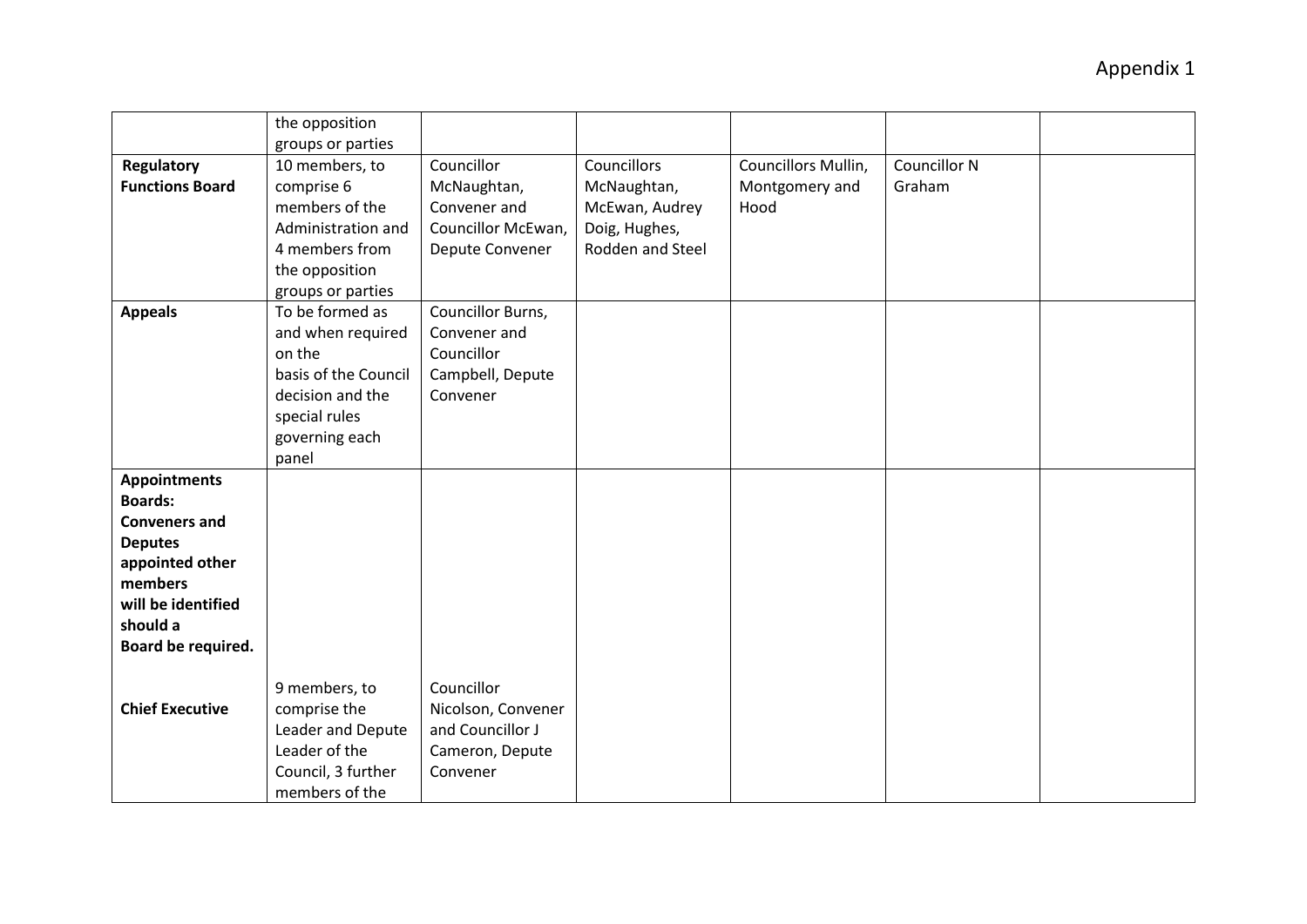| <b>Directors</b>                         | Administration and<br>4 members from<br>the opposition<br>groups or parties.<br>9 members, to<br>comprise 5<br>members of the<br>Administration, and<br>4 members of the<br>opposition groups<br>or parties. | Councillor<br>Nicolson, Convener<br>and Councillor J<br>Cameron, Depute<br>Convener |                                                       |                                   |                               |  |
|------------------------------------------|--------------------------------------------------------------------------------------------------------------------------------------------------------------------------------------------------------------|-------------------------------------------------------------------------------------|-------------------------------------------------------|-----------------------------------|-------------------------------|--|
| <b>Heads of Service</b>                  | 7 members, to<br>comprise 4<br>members from the<br>Administration and<br>3 members from<br>the opposition<br>group or parties.                                                                               | Councillor<br>Nicolson, Convener<br>and Councillor J<br>Cameron, Depute<br>Convener |                                                       |                                   |                               |  |
| <b>Emergencies Board</b>                 | 5 members, to<br>comprise 3<br>members from the<br>Administration and<br>2 members from<br>the opposition<br>groups or parties                                                                               | Councillor<br>Nicolson, Convener<br>and Councillor J<br>Cameron, Depute<br>Convener | Councillors<br>Nicolson, J<br>Cameron and<br>Paterson | Councillor<br>McMillan            | <b>Councillor N</b><br>Graham |  |
| <b>Investment Review</b><br><b>Board</b> | 5 members, to<br>comprise 3<br>members from the                                                                                                                                                              | Councillor Shaw,<br>Convener and<br>Councillor                                      | Councillors Shaw,<br>Nicolson and J<br>Cameron        | <b>Councillor Ann-</b><br>Dowling | Councillor<br>McGonigle       |  |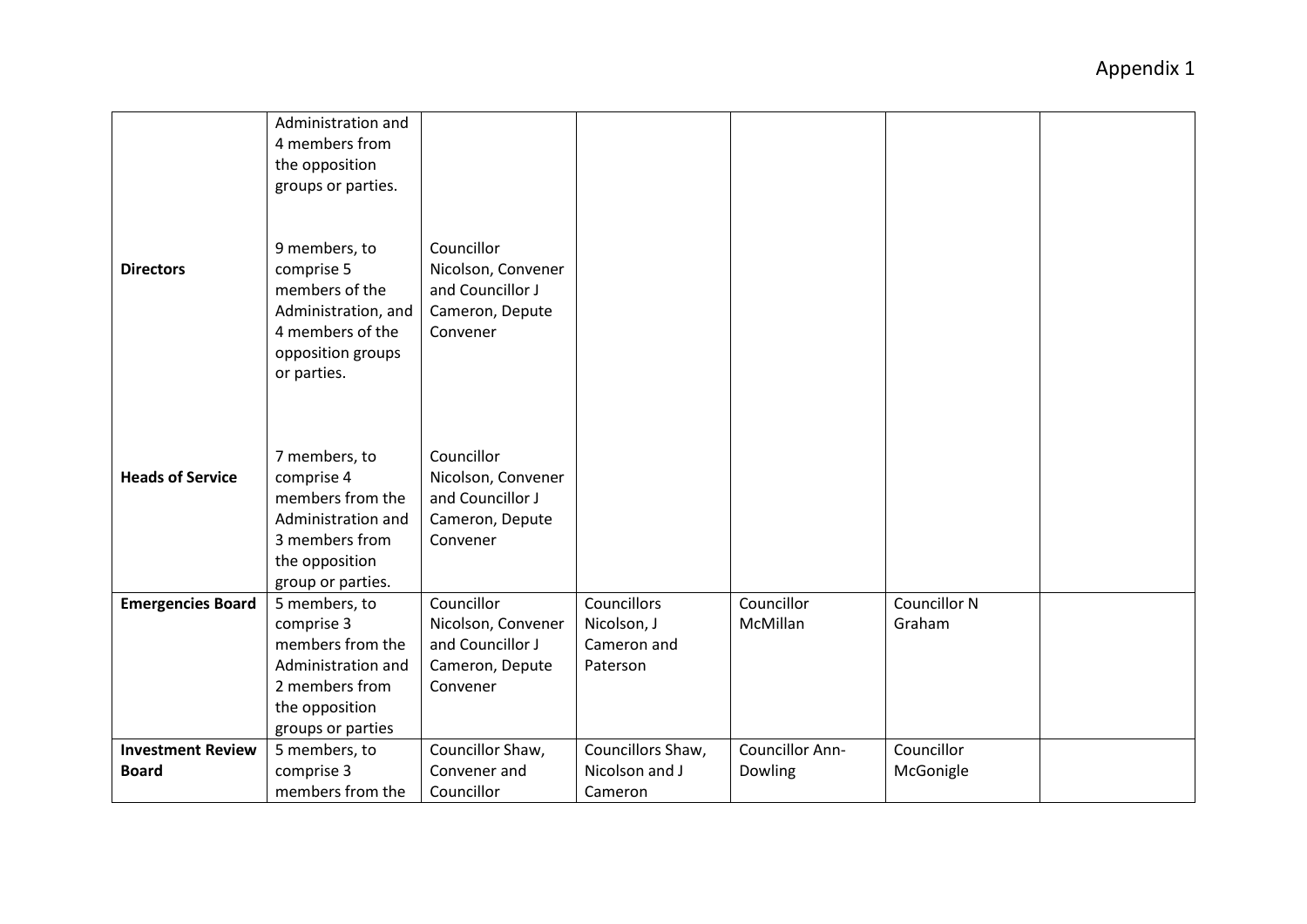| JCB (non-teaching)                          | Administration and<br>2 members from<br>the opposition<br>groups or parties<br>5 members, to<br>comprise 3                                                                  | Nicolson, Depute<br>Convener<br><b>TBC</b>                                          | <b>TBC</b>                               | <b>TBC</b>                            | <b>TBC</b>                                      |                                              |
|---------------------------------------------|-----------------------------------------------------------------------------------------------------------------------------------------------------------------------------|-------------------------------------------------------------------------------------|------------------------------------------|---------------------------------------|-------------------------------------------------|----------------------------------------------|
|                                             | members from the<br>Administration and<br>2 members from<br>the opposition<br>groups or parties.                                                                            |                                                                                     |                                          |                                       |                                                 |                                              |
| <b>Renfrewshire Joint</b>                   | 2 members both                                                                                                                                                              |                                                                                     | <b>Councillors Rodden</b>                | N/A                                   | N/A                                             | N/A                                          |
| <b>Negotiating</b><br><b>Committee for</b>  | from the<br>Administration.                                                                                                                                                 |                                                                                     | and Paterson                             |                                       |                                                 |                                              |
| <b>Teaching Staff</b>                       |                                                                                                                                                                             |                                                                                     |                                          |                                       |                                                 |                                              |
| <b>Cross Party</b><br><b>Sounding Board</b> | 6 members, to<br>comprise the<br>Leader and Depute<br>Leader of the<br>Council plus one<br>member each from<br>the other political<br>groups and parties<br>on the Council. | Councillor<br>Nicolson, Convener<br>and Councillor J<br>Cameron, Depute<br>Convener | Councillors<br>Nicolson and J<br>Cameron | Councillor<br>McMillan                | Councillor J<br>MacLaren                        | <b>Councillors Andy</b><br>Doig and Hannigan |
| <b>Petitions Board</b>                      | 9 members, to<br>compromise 5<br>members from the<br>Administration and<br>4 members from<br>the opposition<br>groups or parties.                                           | Councillor Burns,<br>Convener and<br>Councillor<br>Campbell, Depute<br>Convener     | <b>Councillors Burns</b><br>and Campbell | <b>Councillors Grady</b><br>and Smith | <b>Councillors N</b><br>Graham and<br>McGonigle |                                              |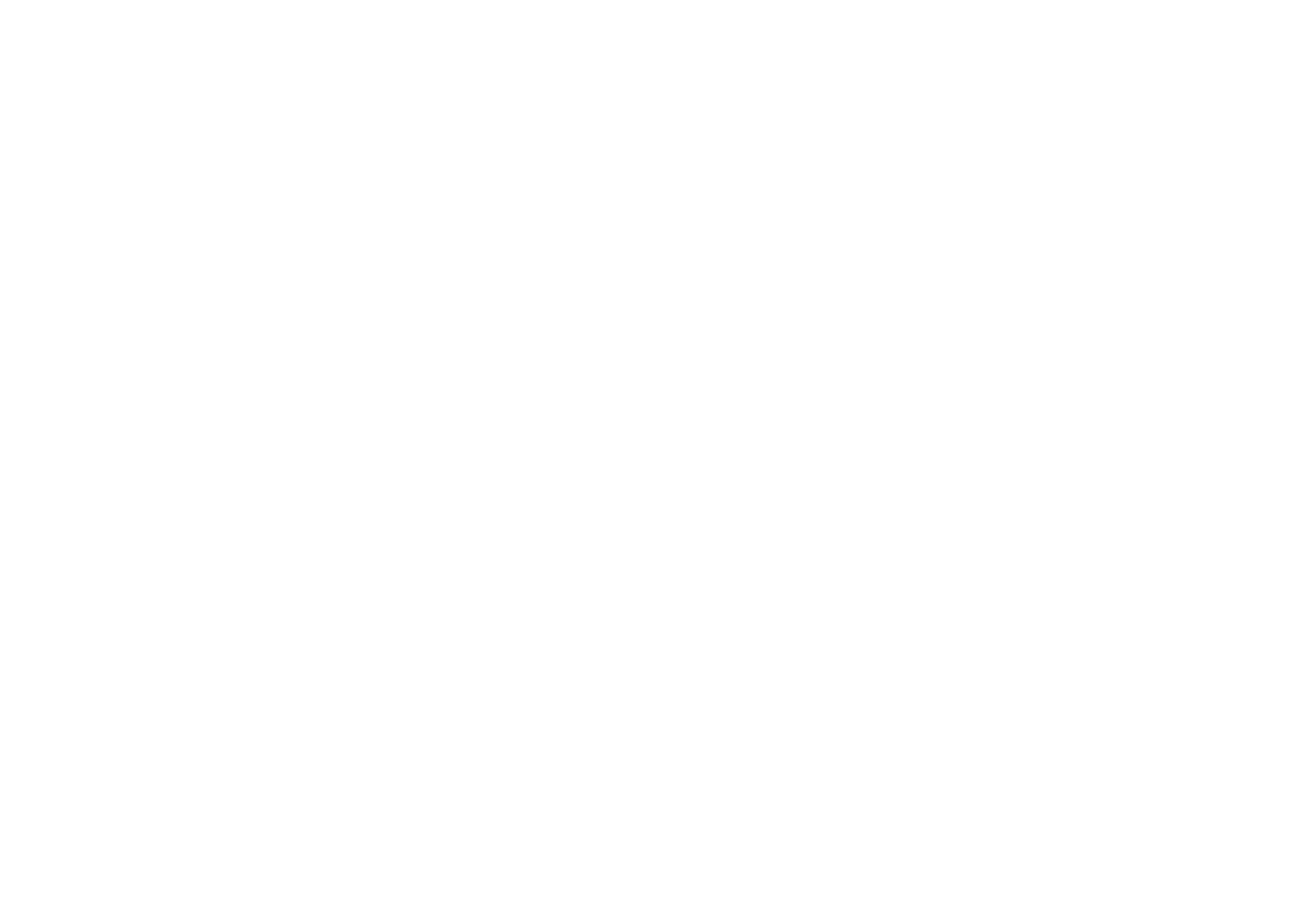| Organisation                                        | <b>Appointments Made</b>              |
|-----------------------------------------------------|---------------------------------------|
| <b>Association for Public Service Excellence</b>    | <b>Councillor Shaw</b>                |
|                                                     | Councillor McNaughtan (S)             |
| Association for Public Service Excellence (Scottish | <b>Councillor Shaw</b>                |
| Region)                                             | Councillor McNaughtan (S)             |
| Clyde & Loch Lomond Local Plan District Joint       | <b>Councillor Shaw</b>                |
| Committee                                           | <b>Councillor MacFarlane(S)</b>       |
| Clyde Valley Learning and Development Joint         | <b>Councillor Rodden</b>              |
| Committee                                           | <b>Councillor Paterson (S)</b>        |
| <b>Community Planning Oversight Group</b>           | <b>Councillor Adam</b>                |
|                                                     | <b>Councillor Steel</b>               |
|                                                     | <b>Councillor McGurk</b>              |
|                                                     | <b>Councillor Nicolson</b>            |
|                                                     | <b>Councillor Paterson</b>            |
|                                                     | <b>Councillor Shaw</b>                |
|                                                     | <b>Councillor McMillan</b>            |
| <b>Cultural Recovery and Renewal Fund Panel</b>     | <b>Councillor Hughes</b>              |
| <b>Future Paisley Partnership Board</b>             | <b>Councillor Hughes</b>              |
|                                                     | <b>Councillor Nicolson</b>            |
|                                                     | <b>Councillor McMillan</b>            |
|                                                     | <b>Councillor Ann-Dowling</b>         |
|                                                     | <b>Councillor McDonald</b>            |
| Glasgow & the Clyde Valley Strategic Development    | <b>Councillor McNaughtan</b>          |
| Planning Authority (Clydeplan)                      |                                       |
| <b>Glasgow Airport Flight Path Fund</b>             | <b>Councillor Nicolson</b>            |
|                                                     | <b>Councillor Mullin</b>              |
| <b>Houston Old School Trust</b>                     | <b>Councillor Audrey Doig</b>         |
|                                                     | <b>Councillor McGonigle</b>           |
| <b>Linstone Housing Association</b>                 | <b>Councillor Andy Steel</b>          |
| Local Partnership - Erskine, Inchinnan, Bishopton & | <b>Councillor Campbell (Chair)</b>    |
| Langbank                                            |                                       |
| Local Partnership - Gleniffer                       | <b>Councillor MacFarlane (Chair)</b>  |
| Local Partnership - Johnstone & Linwood             | <b>Councillor Audrey Doig (Chair)</b> |
| Local Partnership - Paisley East                    | Councillor Adam (Chair)               |
| Local Partnership - Paisley North, West & Central   | Councillor McNaughtan (Chair)         |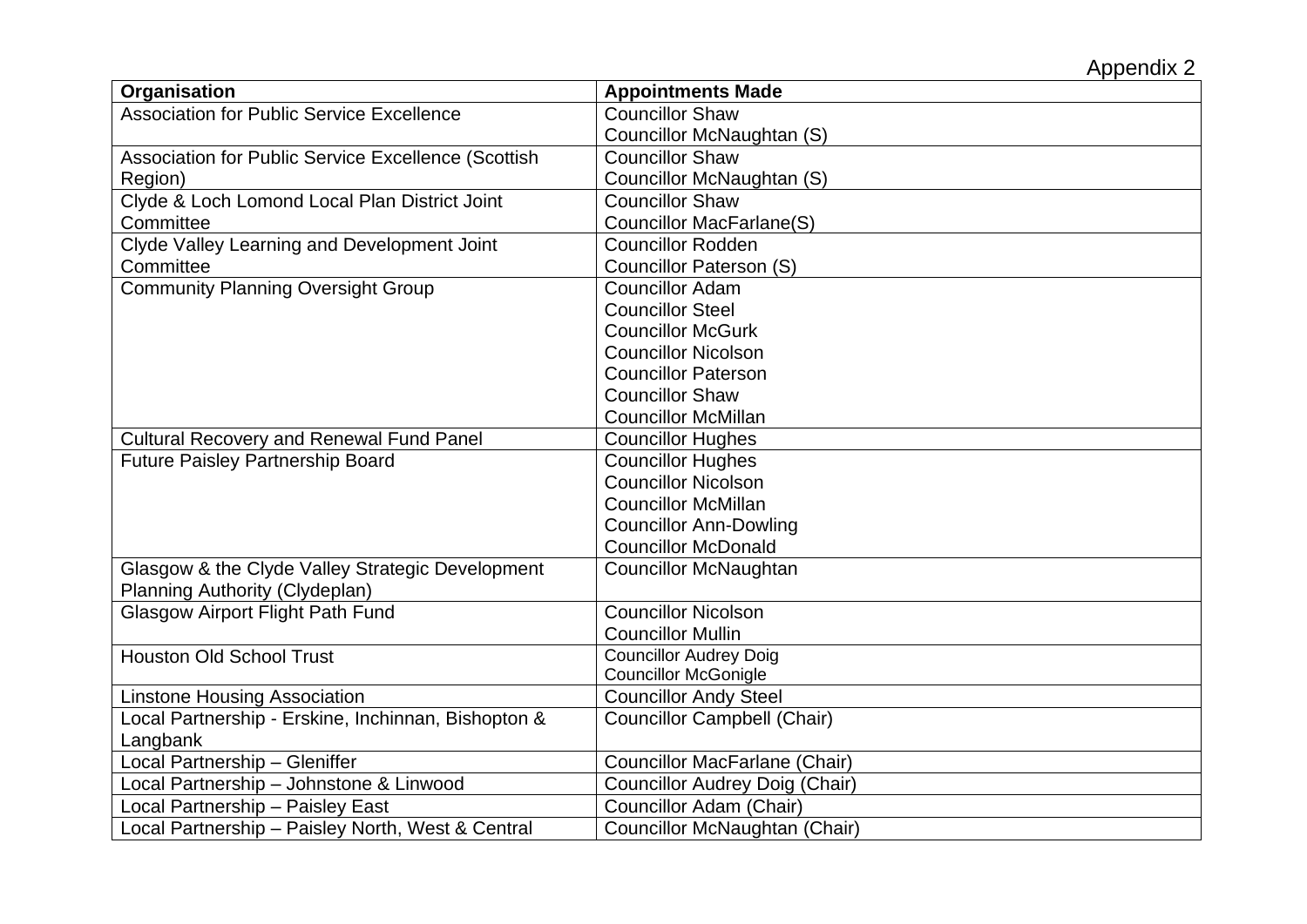| <b>Local Partnership - Renfrew</b>                    | <b>Councillor Shaw (Chair)</b>    |
|-------------------------------------------------------|-----------------------------------|
| Local Partnership - The Villages                      | <b>Councillor Innes (Chair)</b>   |
| <b>Lowland Reserve Forces &amp; Cadet Association</b> | <b>Councillor McGonigle</b>       |
| Member Officer Group: Public Protection               | <b>Councillor Adam</b>            |
|                                                       | <b>Councillor J Cameron</b>       |
|                                                       | <b>Councillor Nicolson</b>        |
|                                                       | <b>Councillor N Graham</b>        |
|                                                       | <b>Councillor McMillan</b>        |
|                                                       | <b>Councillor Ann-Dowling</b>     |
| Miss Elizabeth Kibble's Trust                         | <b>Provost Cameron</b>            |
| NHS Greater Glasgow & Clyde Board                     | <b>Councillor J Cameron</b>       |
| OneRen (formerly Renfrewshire Leisure Limited Board   | <b>Councillor Hughes</b>          |
| of Directors)                                         | <b>Councillor Hannigan</b>        |
|                                                       | <b>Councillor G Graham</b>        |
| <b>PACE Theatre Company</b>                           | <b>Councillor Hughes</b>          |
| Paisley Museum Reimagined Limited                     | <b>Councillor Nicolson</b>        |
| Provost's Community Awards - Judging Panel            | <b>Provost Cameron</b>            |
|                                                       | <b>Councillor J MacLaren</b>      |
|                                                       | <b>Councillor Davidson</b>        |
|                                                       | <b>Councillor Smith</b>           |
| <b>Renfrewshire Access Panel</b>                      | <b>Councillor K MacLaren</b>      |
| Renfrewshire Area Support Team                        | <b>Councillor Hughes</b>          |
|                                                       |                                   |
| Renfrewshire Citizens Advice Bureau                   | <b>Councillor Paterson</b>        |
|                                                       | <b>Councillor McEwan</b>          |
| Renfrewshire Economic Leadership Panel                | <b>Councillor Nicolson</b>        |
| <b>Renfrewshire Educational Trust</b>                 | <b>Councillor Hughes</b>          |
|                                                       | <b>Councillor Steel</b>           |
| Renfrewshire Fairtrade Steering Group                 | <b>Councillor Paterson</b>        |
|                                                       | Councillor Nicolson (S)           |
|                                                       |                                   |
|                                                       |                                   |
| Renfrewshire Health & Social Care Integration Joint   | <b>Councillor Adam</b>            |
| <b>Board</b>                                          | <b>Councillor Airlie-Nicolson</b> |
|                                                       | <b>Councillor J Cameron</b>       |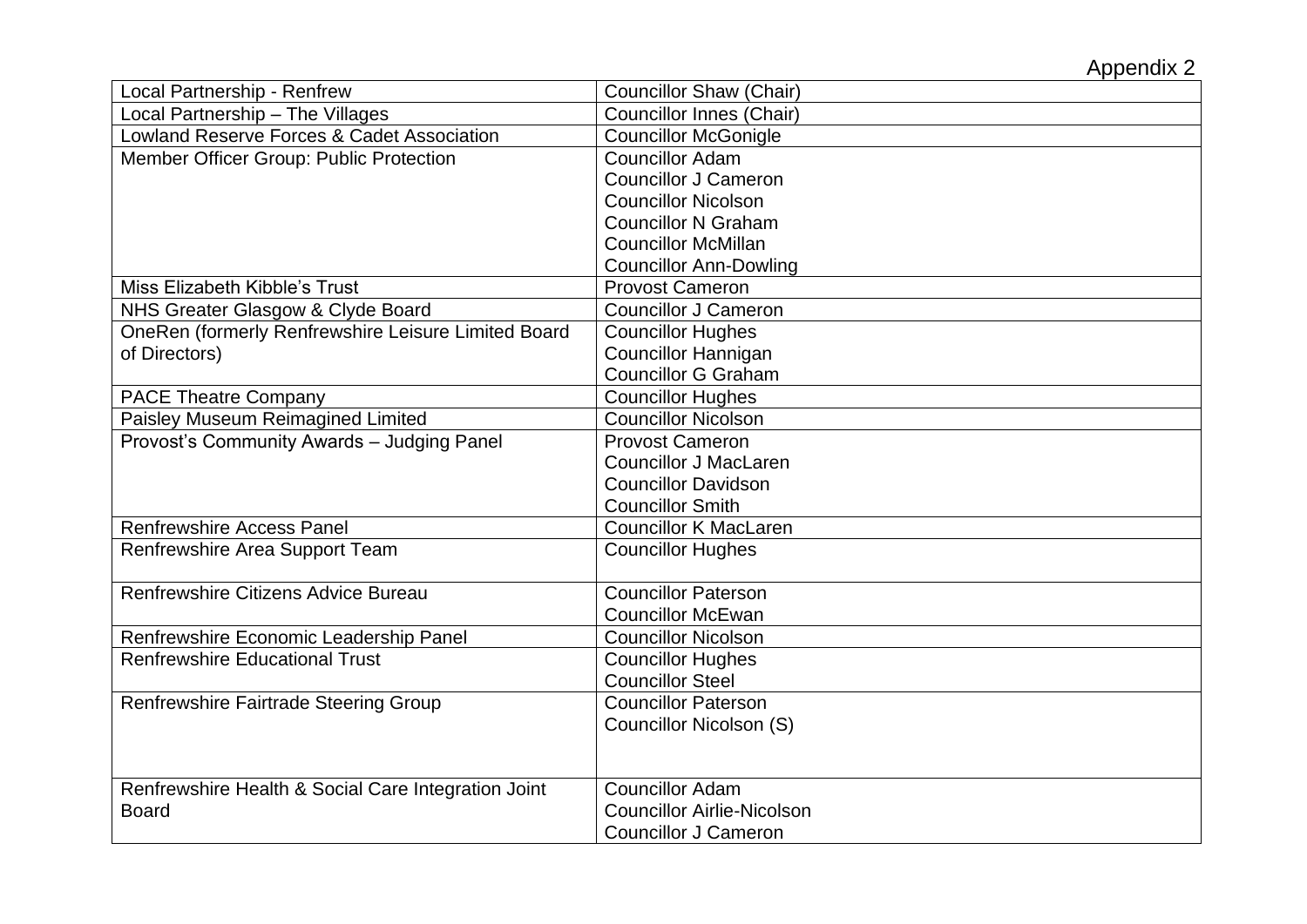|                                                      | <b>Councillor I McMillan</b>      |
|------------------------------------------------------|-----------------------------------|
|                                                      | Councillor Innes (S)              |
|                                                      | Councillor M MacLaren (S)         |
|                                                      | <b>Councillor Campbell (S)</b>    |
|                                                      | <b>Councillor Ann-Dowling (S)</b> |
| Renfrewshire Local Outdoor Access Forum              | <b>Councillor Davidson</b>        |
| <b>Renfrewshire Valuation Joint Board</b>            | <b>Councillor MacFarlane</b>      |
|                                                      | <b>Councillor Audrey Doig</b>     |
|                                                      | <b>Councillor K MacLaren</b>      |
|                                                      | <b>Councillor M MacLaren</b>      |
|                                                      | <b>Councillor Steel</b>           |
|                                                      | <b>Councillor Mullin</b>          |
|                                                      | <b>Councillor Hood</b>            |
|                                                      | <b>Councillor Clark</b>           |
|                                                      |                                   |
|                                                      | Councillor Adam (S)               |
|                                                      | <b>Councillor Campbell (S)</b>    |
|                                                      | <b>Councillor Hughes (S)</b>      |
|                                                      | Councillor McNaughtan (S)         |
|                                                      | Councillor Paterson (S)           |
|                                                      | Councillor Gilmour (S)            |
|                                                      | <b>Councillor McGuire (S)</b>     |
|                                                      | Councillor McMillan(S)            |
| <b>Scotland Excel Joint Committee</b>                | <b>Councillor Shaw</b>            |
|                                                      |                                   |
|                                                      | Councillor Airlie-Nicolson (S)    |
| <b>Scotland Excel Executive Sub-committee</b>        | <b>Councillor Shaw</b>            |
|                                                      |                                   |
|                                                      | Councillor Airlie-Nicolson (S)    |
| Scottish Councils Committee on Radioactive           | <b>Councillor Campbell</b>        |
| <b>Substances</b>                                    |                                   |
| <b>Strathclyde Concessionary Travel Scheme Joint</b> | <b>Councillor McEwan</b>          |
| Committee                                            |                                   |
|                                                      | <b>Councillor Steel (S)</b>       |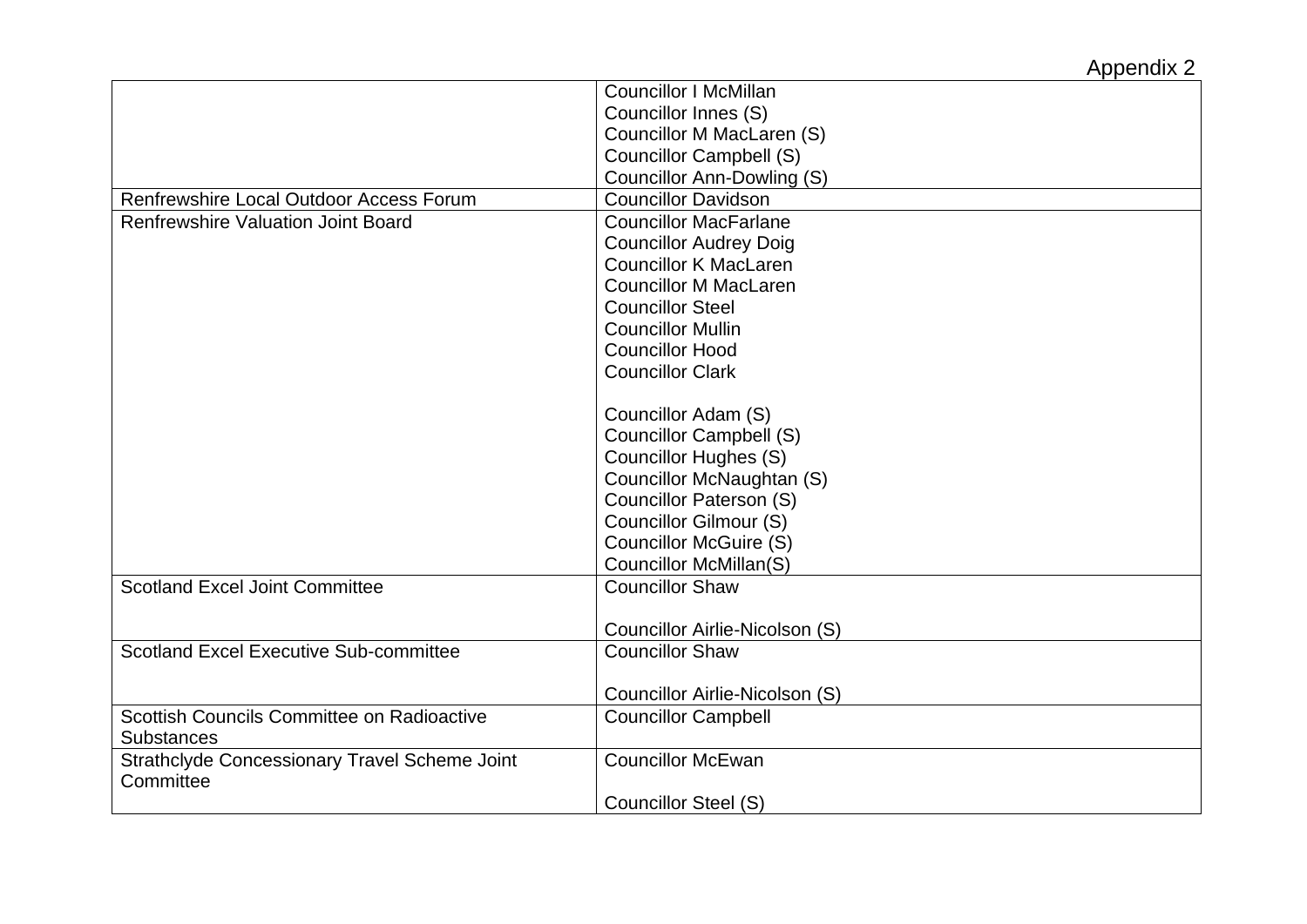| Strathclyde Partnership for Transport (Strathclyde    | <b>Councillor Paterson</b> |
|-------------------------------------------------------|----------------------------|
| Passenger Transport Authority)                        | Councillor Steel (S)       |
| West of Scotland Archaeology Services Joint Committee | Councillor M MacLaren      |
|                                                       | Councillor Steel (S)       |
| West of Scotland European Forum                       | <b>Councillor Steel</b>    |
|                                                       | Councillor Campbell (S)    |

# **Organisations who have not as yet submitted details of insurance cover**

| Organisation                                     | <b>Appointments Made</b>      |
|--------------------------------------------------|-------------------------------|
| <b>Glasgow City Region Education Committee</b>   | <b>Councillor Rodden</b>      |
|                                                  | Councillor Paterson (S)       |
| <b>Nuclear Free Local Authorities (Scotland)</b> | <b>Councillor Audrey Doig</b> |
|                                                  | Councillor Paterson (S)       |
| Williamsburgh Housing Association Limited        | <b>Councillor M MacLaren</b>  |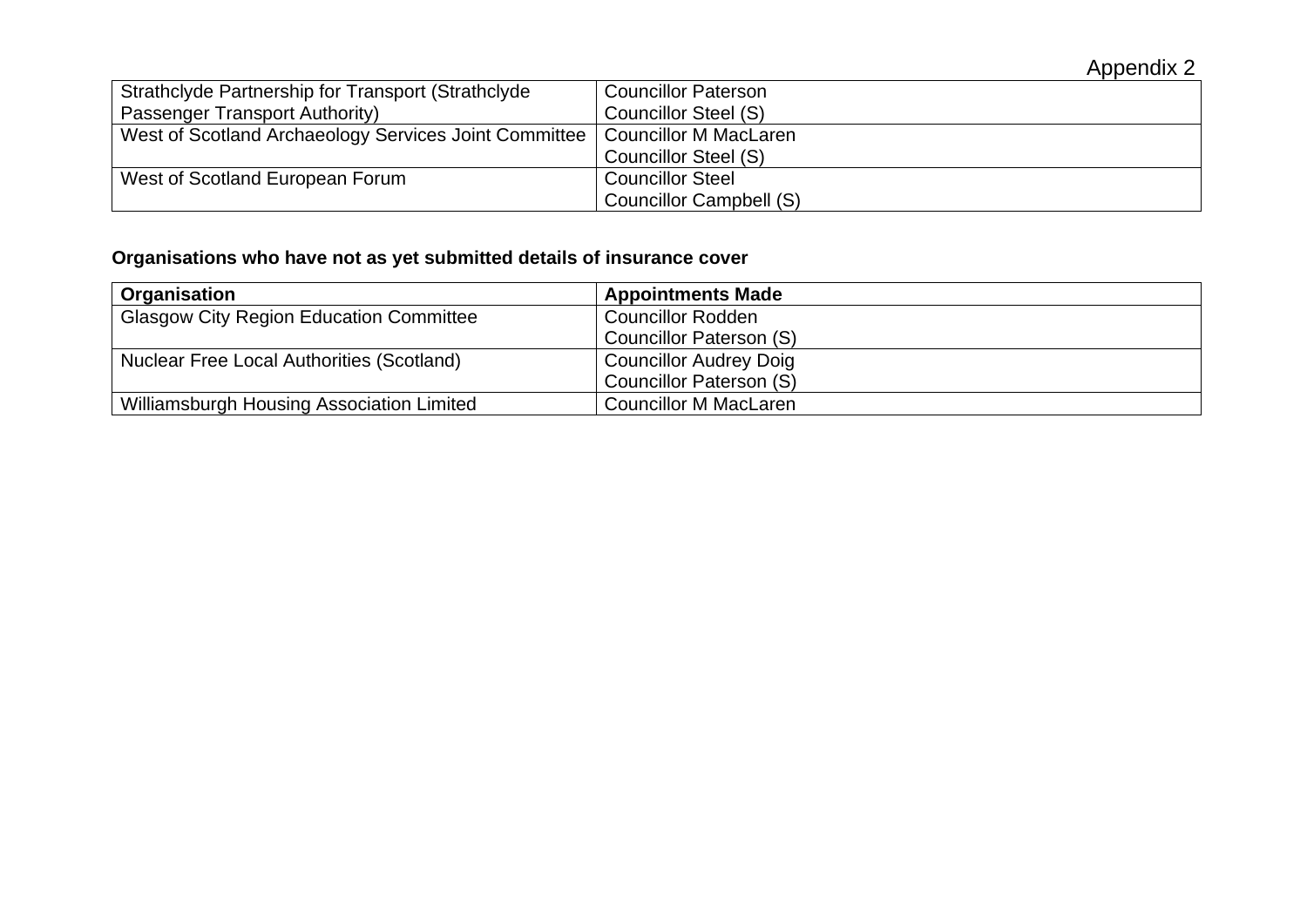|  | Appendix 3 |  |  |
|--|------------|--|--|
|--|------------|--|--|

**August 2022**

| <b>Sunday</b>           | <b>Monday</b>                     | Tuesday                                                                                                                   | Wednesday                                                                             | Thursday                                                   | Friday                  | Saturday                |
|-------------------------|-----------------------------------|---------------------------------------------------------------------------------------------------------------------------|---------------------------------------------------------------------------------------|------------------------------------------------------------|-------------------------|-------------------------|
|                         | 1 public holiday                  | 2 recess                                                                                                                  | 3 recess                                                                              | 4 recess                                                   | 5 recess                | 6                       |
| $\overline{\mathbf{z}}$ | 8 recess                          | 9 recess                                                                                                                  | 10 recess                                                                             | 11 recess                                                  | 12 recess               | 13                      |
| 14                      | 15                                | 16-10am - Fairer Renfrewshire Sub-<br>committee<br>1pm: Communities and Housing<br>3pm - Police, Fire & Rescue Scrutiny   | $17 - 10$ am:<br>Regulatory<br><b>Functions</b>                                       | 18 - 1pm: Education & Children's<br>Services               | 19                      | 20                      |
| 21                      | 22 - 3pm : Audit, Risk & Scrutiny | $23 - 10$ am : Economy and<br>Regeneration<br>1 pm: Planning & Climate Change                                             | $24 -$                                                                                | $25 - 9.30$ am: Appeals                                    | 26                      | 27                      |
| 28                      | $29 - 2pm$ : Petitions            | 30-2pm: Joint Negotiating Committee<br>for Teaching Staff                                                                 | $31 - 10$ am :<br>Infrastructure, Land<br>& Environment<br>3 pm: JCB Non-<br>teaching |                                                            |                         |                         |
| September 2022          |                                   |                                                                                                                           |                                                                                       |                                                            |                         |                         |
| Sunday                  | Monday                            | Tuesday                                                                                                                   | Wednesday                                                                             | Thursday                                                   | Friday                  | Saturday                |
|                         |                                   |                                                                                                                           |                                                                                       | $1 - 10$ am: Regulatory Functions                          | $\mathbf{2}$            | $\overline{\mathbf{3}}$ |
| $\overline{\mathbf{4}}$ | 6                                 | 6 - 2pm: Local Review Body                                                                                                | $\overline{\phantom{a}}$                                                              | 8 - 10 am Finance, Resources &<br><b>Customer Services</b> | 9                       | 10                      |
| 11                      | 12                                | 13                                                                                                                        | $14 - 1pm$ :<br>Leadership                                                            | 15                                                         | 16                      | 17                      |
| 18                      | 19                                | 20                                                                                                                        | 21                                                                                    | 22                                                         | 23 Public<br>Holiday    | 24                      |
| 25                      | 26 Public Holiday                 | 27 - 3 pm: Audit, Risk & Scrutiny                                                                                         | 28                                                                                    | 29 - 9.30am: Council                                       | 30                      |                         |
| October 2022            |                                   |                                                                                                                           |                                                                                       |                                                            |                         |                         |
| Sunday                  | Monday                            | <b>Tuesday</b>                                                                                                            | Wednesday                                                                             | <b>Thursday</b>                                            | Friday                  | Saturday                |
|                         |                                   |                                                                                                                           |                                                                                       |                                                            |                         | $\mathbf{1}$            |
| $\overline{2}$          | $\mathbf{3}$                      | 4                                                                                                                         | 5                                                                                     | 6 - 10 am Finance, Resources &<br><b>Customer Services</b> | $\overline{\mathbf{z}}$ | 8                       |
| 9                       | 10 recess                         | 11 recess                                                                                                                 | 12 recess                                                                             | 13 recess                                                  | 14 recess               | 15                      |
| 16                      | 17 recess                         | 18 recess                                                                                                                 | 19 recess                                                                             | 20 recess                                                  | 21 recess               | 22                      |
| 23                      | 24                                | 25 - 10am - Fairer Renfrewshire Sub-<br>committee<br>1pm: Communities & Housing<br>3pm: Police and Fire & Rescue Scrutiny | $26 - 10$ am:<br>Regulatory<br>Functions                                              | 27 - 1pm: Education & Children's<br>Services               | 28                      | 29                      |
| 30                      | 31 - 3 pm: Audit, Risk & Scrutiny |                                                                                                                           |                                                                                       |                                                            |                         |                         |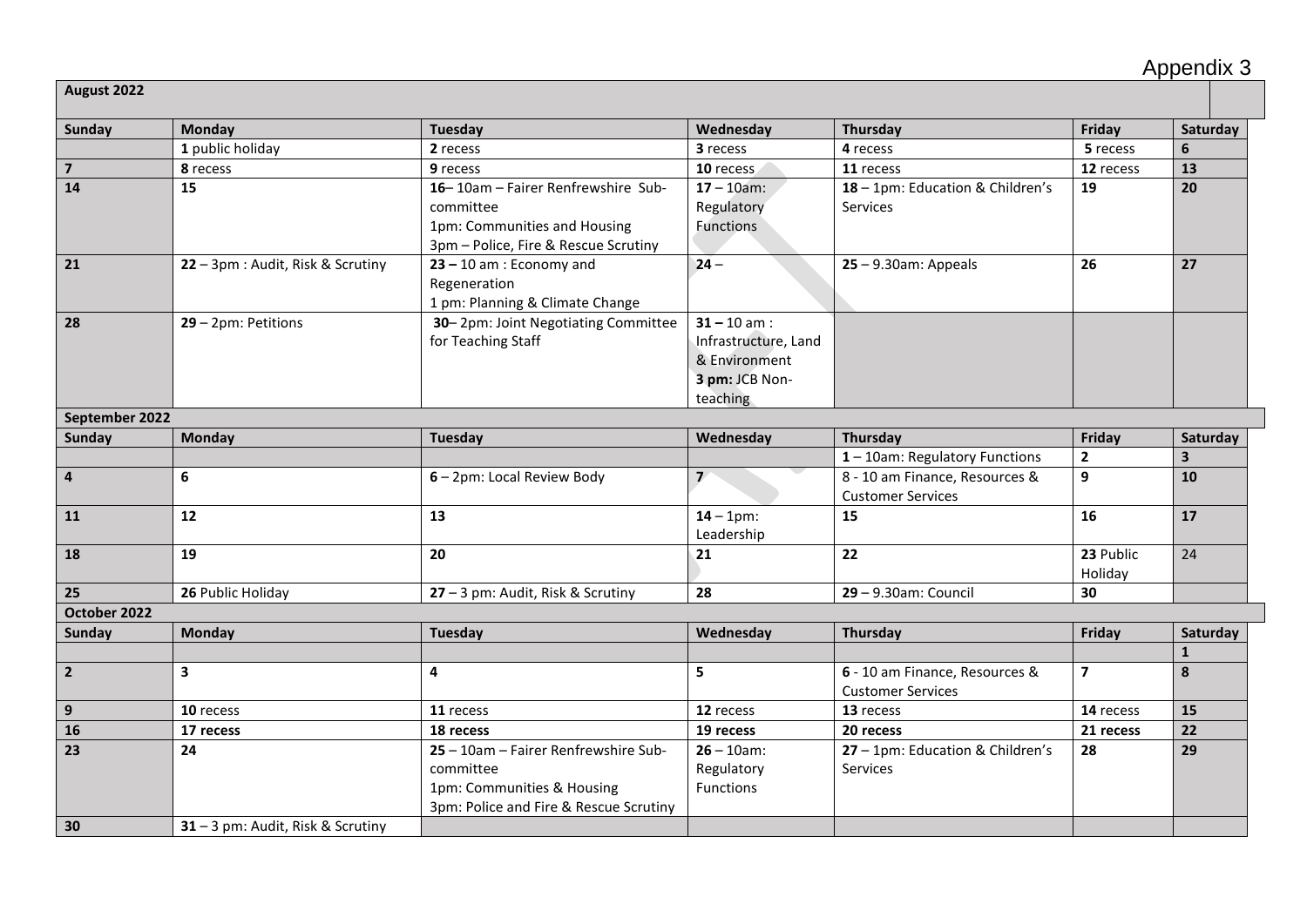## Appendix 3

#### **November 2022**

| <b>Sunday</b>  | Monday                | Tuesday                                                               | Wednesday                                                                           | Thursday                                                    | Friday    | Saturday |
|----------------|-----------------------|-----------------------------------------------------------------------|-------------------------------------------------------------------------------------|-------------------------------------------------------------|-----------|----------|
|                |                       | 1-10 am : Economy and Regeneration<br>1 pm: Planning & Climate Change | $\mathbf{2}$                                                                        | $3 - 9.30$ am: Appeals                                      | 4         | 5        |
| 6              | $7 - 2pm$ : Petitions | 8 - 2pm: Joint Negotiating Committee<br>for Teaching Staff            | $9 - 10$ am:<br>Infrastructure, Land<br>& Environment<br>3 pm: JCB Non-<br>teaching | 10 - 10am: Regulatory Functions                             | 11        | 12       |
| 13             | 15                    | 15 - 2pm: Local Review Body                                           | $16 - 11$ am:<br><b>Investment Review</b><br>Board                                  | 17 - 10 am Finance, Resources &<br><b>Customer Services</b> | 18        | 19       |
| 20             | 22                    | 22                                                                    | 23                                                                                  | 24                                                          | 25        | 26       |
| 27             | 29                    | 29                                                                    | $30 - 1pm$ :<br>Leadership                                                          |                                                             |           |          |
| December 2022  |                       |                                                                       |                                                                                     |                                                             |           |          |
| Sunday         | <b>Monday</b>         | Tuesday                                                               | Wednesday                                                                           | Thursday                                                    | Friday    | Saturday |
|                |                       |                                                                       |                                                                                     |                                                             | 2         |          |
| $\overline{4}$ | 5                     | 6                                                                     | $\overline{\mathbf{z}}$                                                             | 8                                                           | 9         | 10       |
| 11             | 12                    | 13                                                                    | 14                                                                                  | 15-9.30am: Council                                          | 16        | 17       |
| 18             | 19 recess             | 20 recess                                                             | 21 recess                                                                           | 22 recess                                                   | 23 recess | 24       |
| 25             | 26 public holiday     | 27 public holiday                                                     | 28 recess                                                                           | 29 recess                                                   | 30 recess | 31       |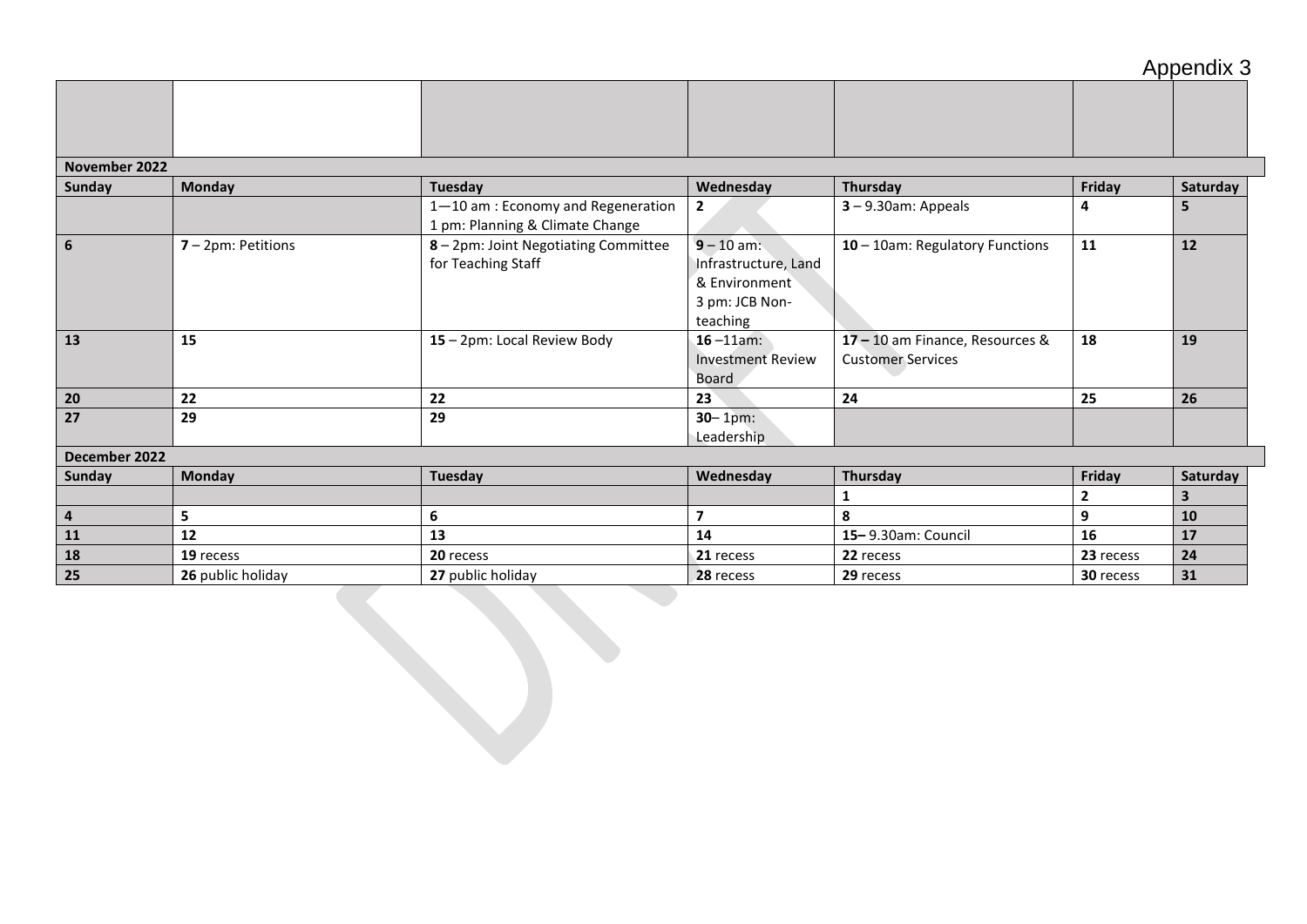# **Appendix 4**

# **Fairer Renfrewshire Sub-committee Terms of Reference**

To consider matters relating to:-

- 1. Poverty and financial insecurity and the cost of living crisis.
- 2. Food and fuel insecurity.
- 3. Inequalities across Renfrewshire.
- 4. The Council's response to the Alcohol and Drug Commission report.
- 5. Oversight of the Fairer Renfrewshire Programme; and

to make recommendations to the Council and the Leadership Board regarding those matters.